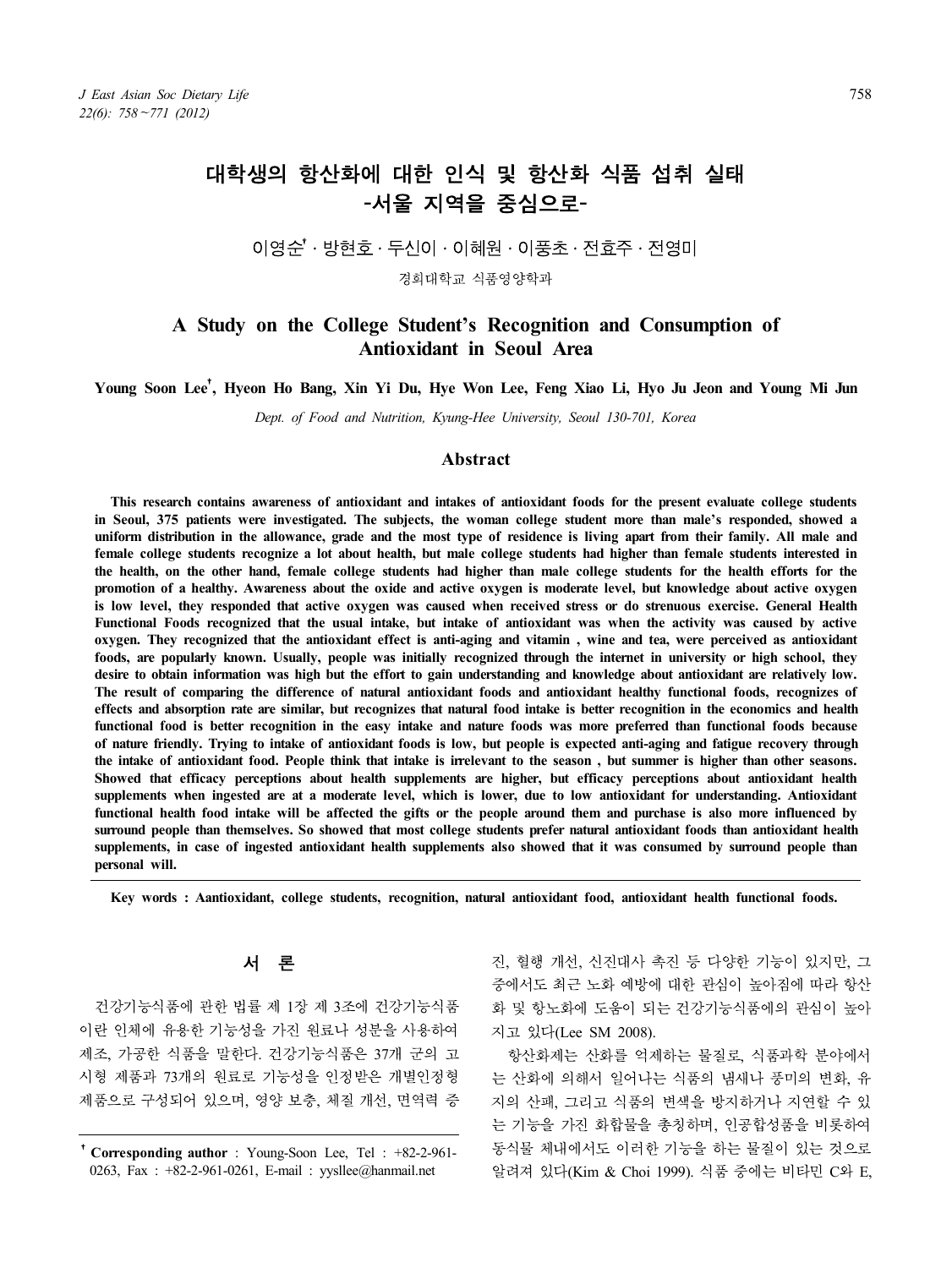플라보노이드 등 수 많은 천연 항산화성분이 들어있으며, 이 물질들은 체내에서도 항산화 작용을 발휘할 가능성이 높아 관심의 대상이 되고 있다. 그러나 합성 항산화제와 달리 생 체 내의 흡수율이나 저해 부위에서의 분포량 등이 불분명하 여 생체 내 항산화 작용을 평가하기 힘들다는 단점이 있다 (박동기 1995). 최근에는 그 동안 탁월한 항산화 효과와 경제 적인 측면 때문에 많이 사용되어온 합성 항산화제의 발암성 및 독성에 대한 안전성 문제가 제기되고, 소비자들이 식품을 통하여 건강을 향상시키고자 하는 욕구가 늘어남에 따라 천 연 항산화 식품이 더욱 주목을 받고 있다(Kim & Choi 1999). McCord & Fridovic(1969년)에 의해 생체 내에서 oxyradi cals의 생성이 일어난다고 밝혀진 후 oxidants와 antioxidants 의 불균형은 산화 스트레스로 정의되었다. 모든 생물체는 세 포의 생존을 위해 항산화 시스템을 갖추고 있으며, 정상적인 상태에서는 oxidants의 작용이 생체의 항산화 시스템에 의해 차단되어 산화적 손상은 일어나지 않는 것으로 볼 수 있으 나, 여러 환경적 요인이나 병리적인 요건에 의해 oxidants의 작용이 우세하게 되면 산화 스트레스가 발생한다(송인상 2004). 산화 스트레스의 증가는 유전적인 요인, 환경적인 요인, 생 활습관 요인, 식생활 요인 등에 기인하며, 그 중 생활습관이 나 식생활요인으로는 운동 부족, 흡연, 음주, 항산화 영양소 의 섭취 부족 등을 들 수 있고 이는 개인의 노력 여하에 따라 조절할 수 있는 부분이다(최 등 2003). 항산화제는 유전인자 에 의해 생성되는 단백질 효소인 효소계 항산화제와 화학물 질 인자인 비효소계 항산화제로 나눌 수 있으며, 항산화제의

특성에 따라 아스코르빈산, 글루타치온과 같은 수용성 항산 화제, 비타민 E 혹은 카로티노이드와 같은 지용성 항산화제, 글루타치온 퍼옥시다아제와 같은 항산화 효소, 일부 아미노 산류와 허브나 콩과 같은 본초 항산화제가 속하는 기타 항산 화제로 분류할 수 있다(Lee SM 2008).

최근 항산화에 대한 연구가 활발히 진행되고 식품으로서 다양한 소재가 연구 개발되면서 2005년에는 항산화 기능성을 가진 녹차 추출물이 건강기능식품으로 추가 고시되었고, 코 엔자임 Q10, 피크노제놀 등 항산화 작용을 기능성으로 인정 받은 개별 인정형 건강기능식품들이 출시되었으며, 2008년 도에는 클로렐라, 스피루리나, 스루알렌 등 항산화 작용으로 기능성이 추가된 고시형 건강기능식품들이 개정되었다. 대 표적인 항산화 성분인 비타민 C는 유럽과 미국에서도 꾸준히 매출 3위 안에 들 정도의 영양보충식품이며 국내의 수입 현황 을 살펴보면, 건강기능식품 수입 총계(중량)는 2005년 3,173,688 kg이었으나 2006년 11,254,894 kg, 2007년 10,009, 298 kg으 로 건강기능식품 총 수입량은 감소한 반면, 비타민 C 보충용 제품은 2005년 181,310 kg, 2006년 183,923 kg, 2007년 214,031 kg으로 증가한 것으로 나타났다(Lee SM 2008).

항산화 관련 연구들은 천연식품의 항산화 성분에 대한 연

구(Jin SE 2011, Wang *et al* 2012, Moon SH 2010), 천연 항 산화 물질의 항산화 활성 및 질병 예방 효과에 대한 연구 (Jung *et al* 2012, 서영준 2008, Lee *et al* 2011, Lee GD 2011, Ryu & Yim 2012, Kim *et al* 2011, Lee & Moon 2012, Choi *et al* 2012, Choi & Jang 2002), 특정 항산화 물질이 나타내는 항산화 효과에 대한 연구(Hwang JW 2010, Kim MR 2008, Park HJ 2009), 항산화 영양소 섭취실태에 대한 연구(Kim & Kim 2008, 최 등 2003, Park & Yoon 2002, Lee SM 2008) 등에 대한 많은 연구가 보고되었다. 그러나 항산화 식품에 대한 소비자 인식 및 이용 실태에 대한 연구는 항산화 물질 이 포함된 건강기능식품에 대한 소비자의 인식만을 연구 (Lee SM 2008)한 것이 전부이며, 항산화에 대한 인식 및 천 연 항산화 식품의 이용 실태에 대한 연구는 전무한 실정이다.

청년기에 있는 대학생들은 체조직의 변화가 거의 없는 성 장이 완료된 시기로 전통적인 건강지표를 통해 건강을 측정 했을 때 가장 건강한 시기이고, 많은 대학생들은 가족을 떠 나 생활하게 되어 자신의 건강에 대한 일차적인 결정을 하게 되므로 이 시기의 건강과 관련된 생활습관이나 건강관리 행 동은 이후 삶에 영향을 주기 때문에 중요하게 다루어져야 한 다(Kim JH 2007). 이에 본 연구는 대학생의 항산화에 대한 인식도와 항산화 식품의 섭취실태에 대해 조사하고자 실시 하였다.

## 연구 방법

## 1. 조사 대상 및 기간

본 연구는 2012년 7월 1일부터 7월 22일까지 서울시에 거 주하고 있는 남, 여 대학생을 대상으로 조사하였다. 조사 방법 은 설문지를 배포하여 기입하는 방식으로 하였고 전체 441부 를 배포하여 441부를 회수하였으며, 그 중 응답이 미비한 66 부를 제외하고 375부(85.0%)만을 분석 자료로 이용하였다.

## 2. 조사 방법 및 내용

항산화에 대한 대학생의 인식 및 항산화 식품의 섭취실태 조사에 대한 설문지를 선행 연구(Lee SJ 2009, Han EY 2008, Kim NR 2004, Kim JH 2007, Kim YS 2004)를 토대로 하여 본 연구에 맞게 수정하여 작성하였고, 조사 대상자의 일반적 사항 5문항, 건강관심도 및 건강관리 행동에 대해 13문항, 활 성산소 4문항 및 항산화에 대한 인식 15문항, 천연항산화 식 품과 항산화 건강기능식품의 차이에 대한 인식 7문항, 그리 고 항산화 식품의 섭취 및 구매 실태에 관한 문항 7문항 중 항산화 건강기능식품의 섭취 및 실태에 대한 3문항은 항산 화 식품으로 자연식품보다는 건강기능식품을 주로 섭취한다 고 답한 응답자만을 대상으로 조사하였다.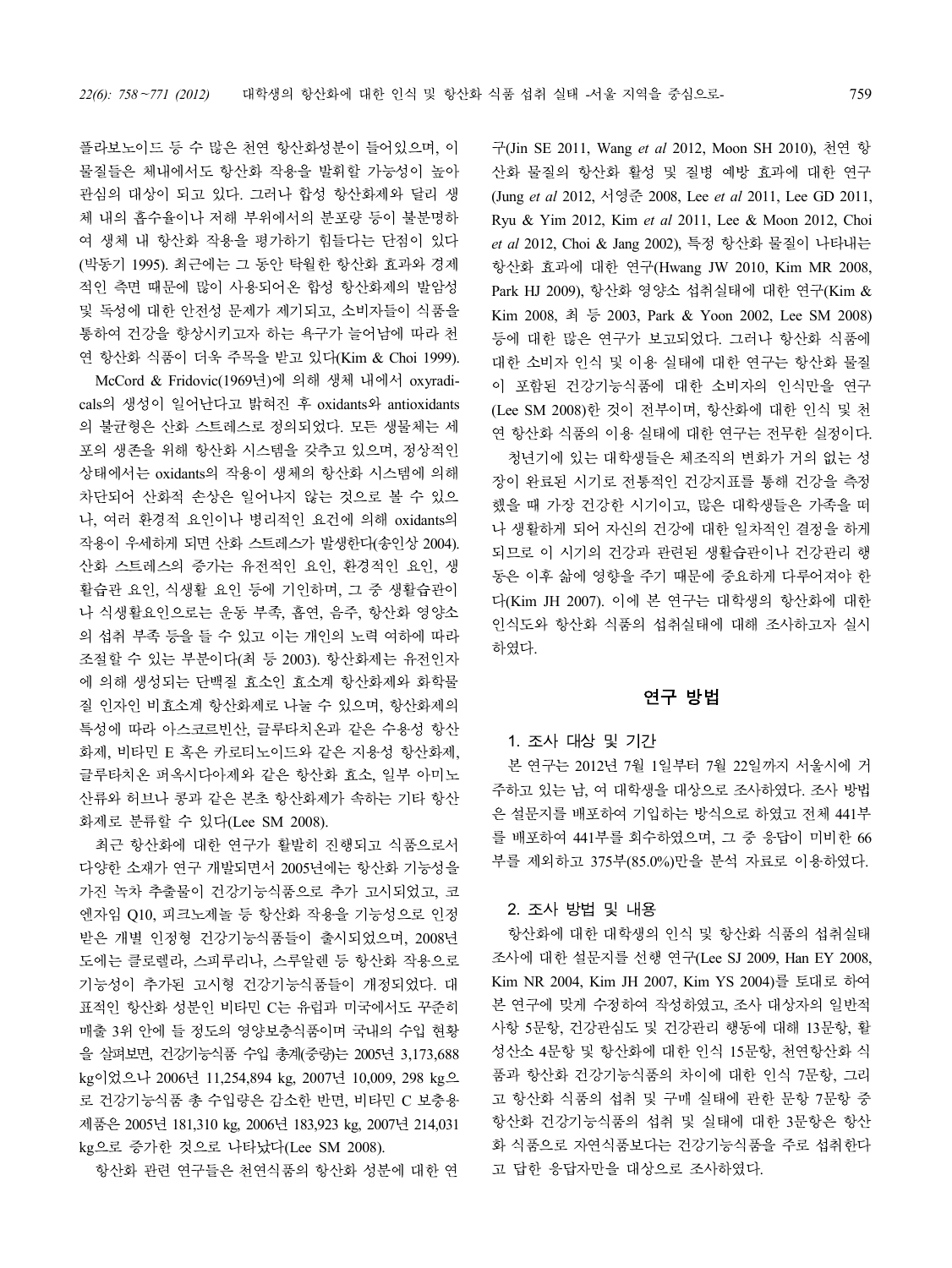### 3. 분석 방법

수집된 자료는 SPSS(Statistical Package for Social Science) 프로그램(ver. 19.0)을 이용하여 일반사항에 대한 기술통계 및 백분율, 독립표본 *t*-test로 남녀 간의 유의적 관계를 검증하였 다. 본 연구에서 이용 된 통계적 유의성 검증은 *p<*0.05 수준 에서 이루어졌다.

## 연구 결과 및 고찰

### 1. 일반사항

조사 대상자의 일반적 특성은 Table 1과 같다. 남자대학생 이 140명(37.3%), 여자대학생이 235명(62.7%)이었고, 학년별 로는 '1학년'이 51명(13.6%%), '2학년'이 102명(27.2%), '3학 년'이 75명(20.0%), '4학년'이 95명(25.3%), '5학년 이상'이 52명(13.9%) 이었다. 용돈은 '31~40만원'이 93명(24.8%)으

| Table 1. General characteristics of the subjects |  |
|--------------------------------------------------|--|
|--------------------------------------------------|--|

|                  | Characteristics | $N(\%)$     |
|------------------|-----------------|-------------|
|                  | Male            | 140(37.3)   |
| Gender           | Female          | 235(62.7)   |
|                  | Total           | 375(100.0)  |
|                  | 1               | 51(13.6)    |
|                  | $\overline{2}$  | 102(27.2)   |
| Grade            | 3               | 75(20.0)    |
|                  | $\overline{4}$  | 95(25.3)    |
|                  | $5 \leq$        | 52(13.9)    |
|                  | Total           | 375(100.0)  |
|                  | 10              | 64(17.1)    |
|                  | $10 - 20$       | 66(17.6)    |
| An allowance     | $21 - 30$       | 74(19.7)    |
| (per monthly/    | $31 - 40$       | 93(24.8)    |
| 10,000won)       | $41 - 50$       | 41(10.9)    |
|                  | $50 \leq$       | 37(<br>9.9) |
|                  | Total           | 375(100.0)  |
|                  | With parents    | 131(34.9)   |
|                  | Rented room     | 177(47.2)   |
| Residential type | Boarding house  | 35(9.3)     |
|                  | Relative's home | 60<br>1.6)  |
|                  | Etc.            | 26(<br>6.9  |
|                  | Total           | 375(100.0)  |

로 가장 많았고, '21~30만원'이 74명(19.7%), '10~20만원'이 66명(17.6%), '10만원 미만'이 64명(17.1%), '41~50만원'이 41명 (10.9%), '50만원 이상'이 37명(9.9%) 순이었다. 거주형태는 '자취' 177명(47.2%), '부모님과 함께' 131명(34.9%), '하숙' 35명(9.3%), '기타' 26명(6.9%), '친척집' 6명(1.6%) 순으로 나타났다.

#### 2. 활성산소 및 항산화에 대한 인식

체내 산화에 대한 이해에 대해 조사 대상자들의 '우리 몸 이 산화된다는 것'에 대한 인식을 조사한 결과를 Table 2에 나타내었다. 정답인 '금속이 부식되듯이 세포가 손상되는 것 이다'는 201명(53.3%), 오답인 '산소를 받아 들여 이용하는 것이다'는 174명(46.4%)으로 비슷하게 나타나 남, 여 대학생 들이 산화에 대해 잘 이해하고 있지는 않다는 것을 알 수 있 었다. 남, 여 대학생 간의 차이를 살펴보면, 남자대학생은 '산소를 받아들여 이용하는 것이다'가 71명(50.7%), '금속이 부식되듯이 세포가 손상되는 것이다'가 69명(49.3%)으로 오 답이 더 많았던 반면, 여자대학생은 '금속이 부식되듯이 세 포가 손상되는 것이다'가 132명(56.2%), '산소를 받아들여 이 용하는 것이다'가 103명(43.8%)으로 정답이 더 많아 여자대 학생이 남자대학생보다 산화에 대해 더 잘 이해하고 있는 것 으로 나타났다.

### 3. 활성산소 인식도

조사 대상자의 활성산소 인식도에 대해 조사한 결과를 Table 3에 나타내었다. '체내에서 활성산소가 산화를 일으킨 다는 것을 안다'는 3.22로 나타났으며, 남자대학생은 2.94, 여자대학생은 3.38로 여자대학생이 더 높게 나타났다(*p*<0.01). '활성산소에 대해 알거나 들어본 적이 있다'는 2.49로 낮게 나타났으며, 남자대학생이 2.38, 여자대학생이 2.56으로 나타 났다. 따라서 대학생의 활성산소에 대한 인식도 역시 높지 않으나 여자대학생이 남자대학생보다 활성산소에 대해 더 잘 알고 있는 것으로 나타났다. 이는 Lee SM(2008)의 항산 화 건강기능식품에 대한 소비자 인식의 연구에서 여성이 남 성보다 활성산소에 대한 인식도가 높았던 것과 유사한 결과 로 나타났다.

**Table 2. The meaning of oxidation in the body**  $N(\%)$ 

| Item                                | Male       | Female     | Total          |
|-------------------------------------|------------|------------|----------------|
| Use oxygen                          | 71(50.7)   | 103(43.8)  | 174(46.4)      |
| Cell damage like<br>metal corrosion | 69(49.3)   | 132( 56.2) | $201(5 \t3.6)$ |
| Total                               | 140(100.0) | 235(100.0) | 375(100.0)     |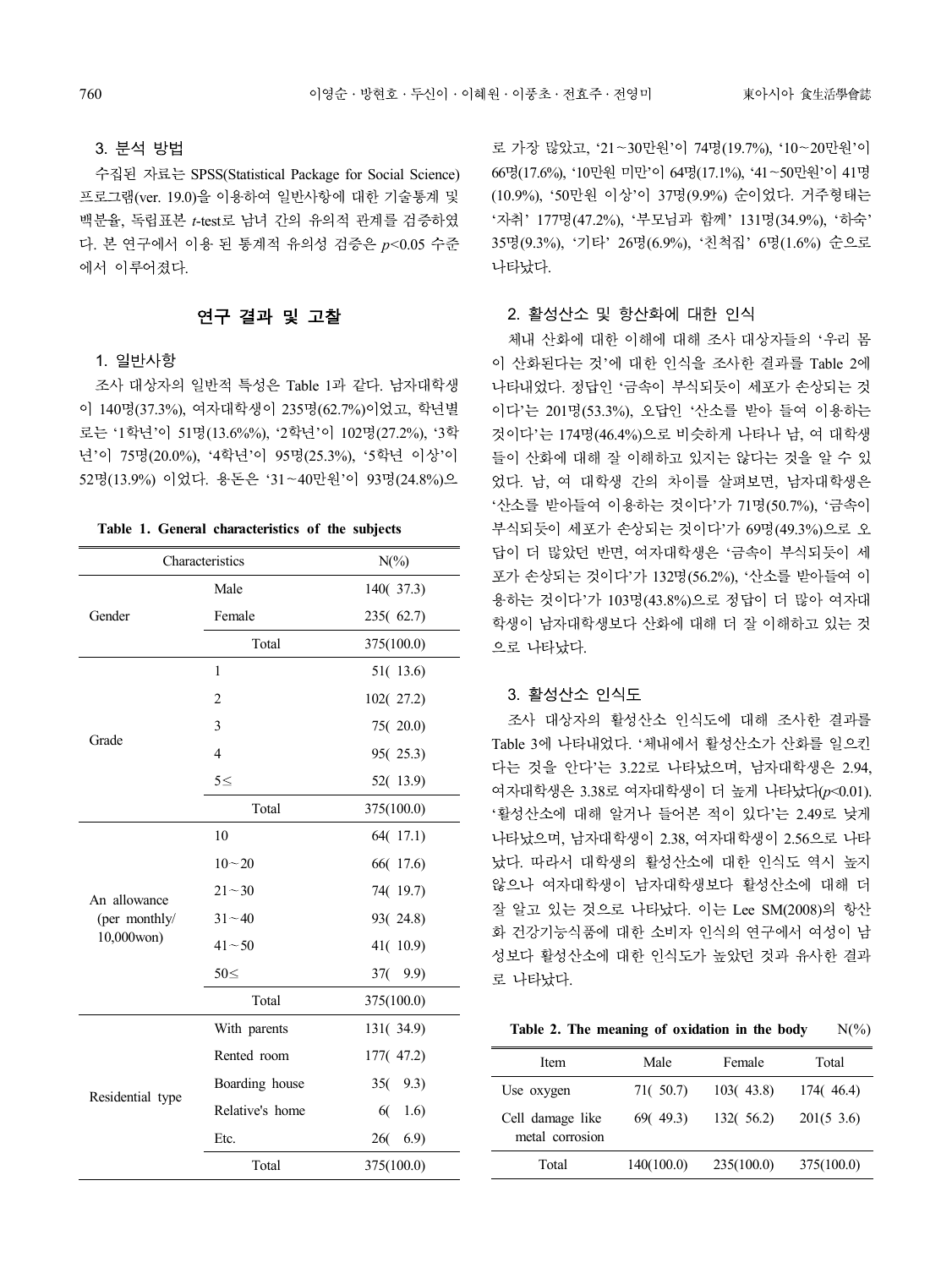**Table 3. Understanding of free radicals**

| Item                                                | Male               | Female           | Total            | <i>t</i> -value $(p)$          |
|-----------------------------------------------------|--------------------|------------------|------------------|--------------------------------|
| Know that free radicals cause oxidation in the body | $2.94\pm1.251^{1}$ | $3.38\pm1.236$   | $3.22 \pm 1.258$ | $-3.289$ <sup>**</sup> (0.001) |
| Know or heard about free radicals                   | $2.38 \pm 1.406$   | $2.56 \pm 1.346$ | $2.49 \pm 1.370$ | $-1.253(0.211)$                |

Minimum and maximum score for each statement is  $1-5$ . 1=extremely disagree, 5=extremely agree.

 $^{1)}$  Mean $\pm$ S.D.

\*\* *p<*0.01.

## 4. 활성산소가 생기는 요인에 대한 인식

조사 대상자들이 생각하는 활성산소가 생기는 요인에 대 해 조사한 결과를 Table 4에 나타내었다. '스트레스'가 126명 (33.6%)으로 가장 많았고, '심한 운동' 102명(27.2%), '평상시' 57명(15.2%), '흡연' 47명(12.5%) '과음' 27명(7.2%), '공해

**Table 4.** The time free radicals are produced  $N(\%)$ 

| Item                  | Male       | Female      | Total       |
|-----------------------|------------|-------------|-------------|
| <b>Stress</b>         | 44(31.4)   | 82(34.9)    | 126(33.6)   |
| Exercise hard         | 40(28.6)   | 62(26.3)    | 102(27.2)   |
| Regular life          | 23(16.4)   | 34(14.5)    | 57 (15.2)   |
| Smoking               | 16(11.4)   | 31(13.2)    | 47(12.5)    |
| Heavy drinking        | 8.6<br>12( | 15(6.4)     | 27(<br>7.2) |
| Exposure to pollution | 4(2.9)     | 80<br>3.4)  | 12(<br>3.2) |
| Exposure to UV        | 0.0)<br>0( | 2(<br>(0.9) | 2(<br>0.5)  |
| Etc.                  | $1(-0.7)$  | $1(-0.4)$   | 2(<br>0.5)  |
| Total                 | 140(100.0) | 235(100.0)  | 375(100.0)  |

|  |  |  |  | Table 5. Perception of antioxidant |  |
|--|--|--|--|------------------------------------|--|
|--|--|--|--|------------------------------------|--|

노출' 12명(3.2%), '자외선 노출'과 '기타'가 각각 2명(0.5%) 순으로 나타나 대학생들은 주로 스트레스를 받거나 심한 운 동을 했을 때 활성산소가 생성된다고 인식하고 있는 것으로 나타났다.

### 5. 항산화에 대한 인식

항산화 및 항산화 식품에 대한 인식과 항산화에 대한 이 해도와 항산화에 대해 처음으로 인식한 시점에 대해 조사한 결과를 Table 5에 나타내었다. '항산화 작용에 의해 노화가 억제된다'는 인식은 남자대학생은 3.80, 여자대학생은 4.01 로 나타났으며(*p<*0.05), 대학생들이 항산화 작용으로 노화 억제에 대해서는 많이 인식하고 있고 특히 여자대학생이 남 자대학생보다 더 많이 인식하고 있는 것으로 나타났다. '항 산화물질의 섭취로 산화스트레스를 줄일 수 있다'는 3.39로 항산화물질 섭취와 산화스트레스 감소의 관계에 대한 인식 은 비교적 낮은 것으로 나타났다.

항산화 식품에 대한 인식에서 '구리, 철과 같은 미네랄도 항산화물질이다'는 2.94로 나타난 반면, '와인, 녹차, 커피, 마 늘 등에 들어있는 성분이 항산화 작용을 한다'는 3.84로 나타 나 미네랄보다는 와인, 차, 마늘 등의 항산화 작용을 더 많이

| Item                                                                                 | Male               | Female           | Total            | <i>t</i> -value $(p)$         |
|--------------------------------------------------------------------------------------|--------------------|------------------|------------------|-------------------------------|
| Can prevent aging by antioxidants activities                                         | $3.80\pm0.907^{1}$ | $4.01\pm0.889$   | $3.93\pm0.901$   | $-2.225$ <sup>*</sup> (0.027) |
| Can reduce oxidative stress by intake antioxidants                                   | $3.31 \pm 0.786$   | $3.43\pm 0.924$  | $3.39\pm0.876$   | $-1.359(0.175)$               |
| Minerals like copper or iron are also antioxidants                                   | $2.81 \pm 1.129$   | $3.02 \pm 1.054$ | $2.94 \pm 1.086$ | $-1.754(0.080)$               |
| The compounds found in red wine, green tea, coffee, or garlic act<br>as antioxidants | $3.81 \pm 0.974$   | $3.86 \pm 1.004$ | $3.84\pm 0.992$  | $-0.535(0.593)$               |
| Can easily find the food rich in antioxidants                                        | $3.29 \pm 0.993$   | $3.50\pm0.912$   | $3.42\pm 0.947$  | $-2.078^*$ (0.038)            |
| Consumption of antioxidants help prevent lifestyle related disease                   | $3.09 \pm 1.137$   | $3.20 \pm 1.172$ | $3.16\pm1.159$   | $-0.866^*$ (0.387)            |
| I prefer antioxidants intake to lifestyle correct for prevent disease                | $2.77\pm1.208$     | $2.82 \pm 1.185$ | $2.80 \pm 1.192$ | $-0.391(0.696)$               |

Minimum and maximum score for each statement is  $1-5$ . 1=extremely disagree, 5=extremely agree.

 $^{1)}$  Mean $\pm$ S.D.

 $*$  *p*<0.05.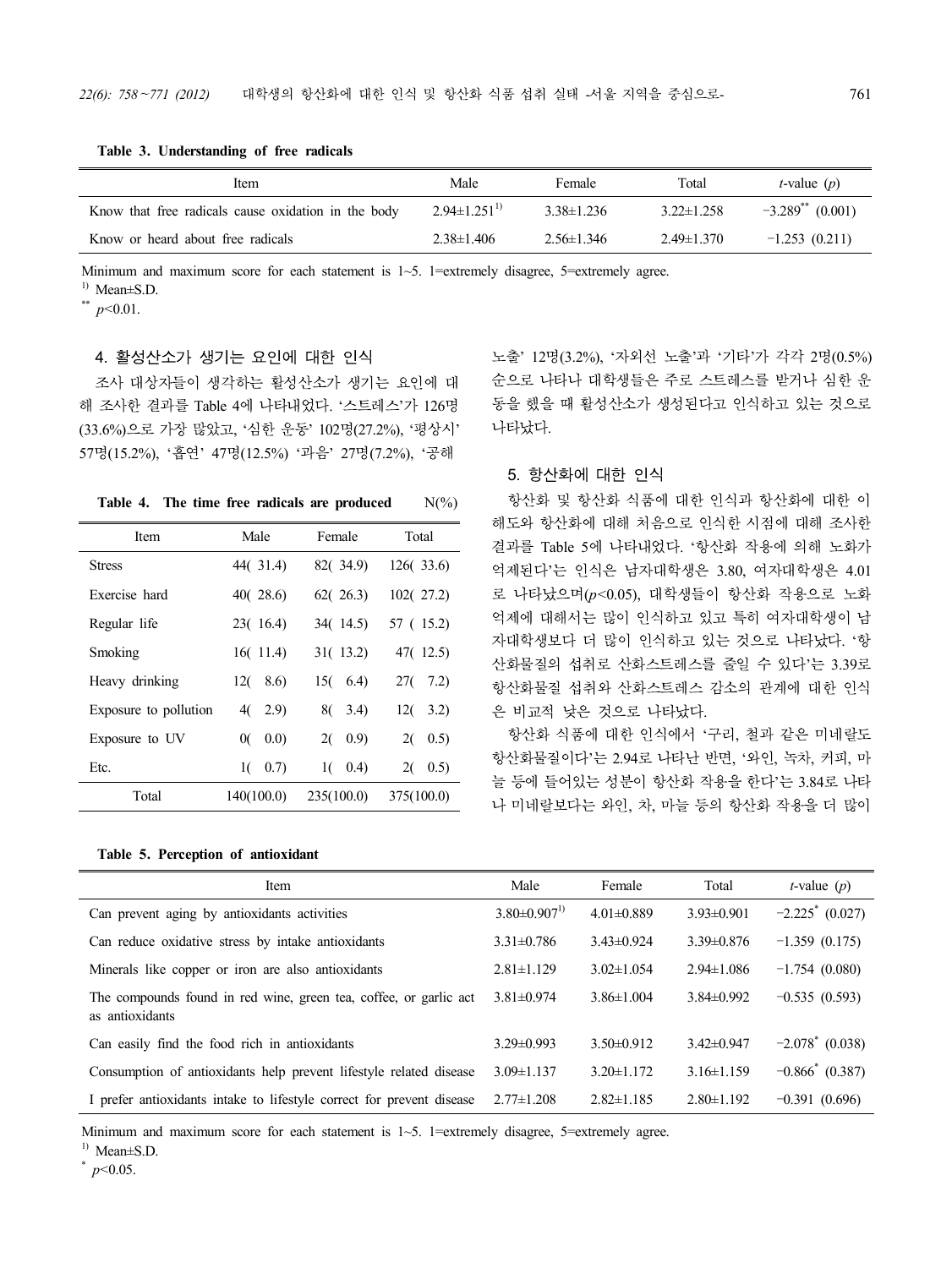인식하고 있었다. 그 중 와인의 항산화활성은 육류 소비가 많은 프랑스인들의 심혈관계 질환의 발병률이 낮았던 것에 대한 역학조사에 의하여 'French paradox'로 알려지게 되었 으며(Kim MW 2011), 이와 관련해 최근 언론에서 다루어진 프로그램을 살펴보면 '생로병사의 비밀(27회, 152회, 158회)', '오! 味's 코리아' 등이 있다. Lee SM(2008)의 항산화 건강기 능식품에 대한 소비자 인식에 대한 연구와 본 연구의 '항산 화에 대한 정보의 급원에 대한 조사'에서 'TV, 신문과 같은 언론 매체'의 응답이 가장 높았던 것으로 미루어 볼 때, 최근 언론 매체에서 다루어짐에 따라 포도주에 대한 관심이 증가 된 것으로 생각된다.

'항산화 효과가 있는 식품을 쉽게 접할 수 있다'는 남자대 학생 3.29, 여자대학생 3.50으로 여자대학생이 더 높게 나타 났다(*p<*0.05). '항산화 물질을 섭취하면 잘못된 생활습관으 로 인한 질병을 예방할 수 있다'는 인식은 남자대학생이 3.09, 여자대학생이 3.20, '질병 예방에 있어 생활습관 수정 보다 항산화 물질을 많이 섭취하는 방법을 선호한다'는 2.80 으로 나타나 대학생들이 생활습관질병 예방을 위해 항산화 물질을 섭취하려는 의도는 높지 않은 것으로 나타났다.

### 6. 항산화에 대한 이해도

조사 대상자들의 항산화 이해도에 대해 조사한 결과를 Table 6에 나타내었다. '항산화에 대해 잘 알고 있다'에서 평 균값은 2.75로 나타났고, 남자대학생이 2.74, 여자대학생은 2.76로 여자대학생이 남자대학생보다 다소 높게 나타났다. 이는 Lee SM(2008)의 항산화 건강기능 식품에 대한 소비자 인식의 연구에서 여성이 남성보다 항산화에 대한 인식도가 높았던 것과 유사한 결과로 나타났으며, Park JR(2000)의 서 울 시내 대학생의 건강에 대한 지식, 태도, 행동에 관한 연구 에서도 건강지식 수준이 남자대학생보다 여자대학생이 유의 적으로 더 높게 나타난 것(*p<*0.05)과 유사한 경향으로 나타 났다. '항산화에 대해 알아보려고 노력한 적이 있다'에서도 2.86으로 낮게 나타났으나 '항산화에 대해 더 많은 정보를 얻고 싶다'에서는 3.49로 비교적 높게 나타났고, 특히 여자대

학생이 3.60으로 남자대학생이 3.30보다 높게 나타났다(*p<*  0.01). Kim MJ(2008)의 소비자의 웰빙 태도 및 웰빙 구 매행 동 영향 요인에 대한 연구에서 웰빙에 대한 정보탐색 행동 차이검증을 실시한 결과 남자보다 여성이 더 적극적인 정보 탐색 행동을 하는 것으로 분석된 것과 유사한 경향으로 나타 났다.

#### 7. 항산화에 대해 처음으로 인식한 시점

조사 대상자들이 항산화에 대해 처음으로 인식한 시점에 대해 조사한 결과를 Table 7에 나타내었다. '대학교'가 201명 (53.6%)으로 가장 많았고, '고등학교' 148명(39.5%), '중학교' 25명(6.7%), '초등학교' 1명(0.3%)순으로 나타나 대부분의 대 학생이 대학교와 고등학교 때 항산화에 대해 처음 인식했음을 알 수 있었다. 여자대학생의 경우 '대학교'가 139명(59.2%) 으로 가장 많았던 반면, 남자대학생은 '고등학교'가 64명(45.7%) 으로 가장 많았고 '대학교'는 62명(44.3%)으로 두 번째로 많 은 것으로 나타나 남자대학생이 여자대학생보다 일찍 항산 화에 대해 인식한 것으로 나타났다.

## 8. 항산화에 대한 정보의 급원

조사 대상자들이 항산화에 대한 정보를 얻는 급원에 대해 조사한 결과를 Table 8에 나타내었다. 'TV, 신문과 같은 언 론매체'가 122명(32.5%)으로 가장 높게 나타났으며, '인터넷' 94명(25.1%), '관련서적' 37명(9.9%), '의료전문인' 33명(8.8%),

**Table 7. First timeliness of antioxidants** N(%)

| Table 7. First unifermess of antioxidants | $1$ N( /0) |             |             |
|-------------------------------------------|------------|-------------|-------------|
| Item                                      | Male       | Female      | Total       |
| Elementary school                         | 0(0.0)     | (0.4)<br>10 | 0.3)        |
| Middle school                             | 14(10)     | 11(<br>4.7) | 6.7)<br>250 |
| High school                               | 64(45.7)   | 84(35.7)    | 148(39.5)   |
| University                                | 62(44.3)   | 139( 59.2)  | 201( 53.6)  |
| Total                                     | 140(100.0) | 235(100.0)  | 375(100.0)  |

#### **Table 6. Knowledge about antioxidation**

| Item                                                | Male               | Female           | Total            | <i>t</i> -value $(p)$          |
|-----------------------------------------------------|--------------------|------------------|------------------|--------------------------------|
| Know well about antioxidation                       | $2.74\pm1.043^{1}$ | $2.76 \pm 1.103$ | $2.75 \pm 1.080$ | $-0.225(0.822)$                |
| Have made efforts to know about antioxidants before | $2.74 \pm 1.110$   | $2.94 \pm 1.273$ | $2.86 \pm 1.217$ | $-1.578(0.115)$                |
| Want to get more information about antioxidants     | $3.30\pm0.895$     | $3.60\pm0.966$   | $3.49\pm0.950$   | $-3.032$ <sup>**</sup> (0.003) |

Minimum and maximum score for each statement is  $1-5$ . 1=extremely disagree, 5=extremely agree.

 $^{1)}$  Mean $\pm$ S.D.

\*\* *p<*0.01.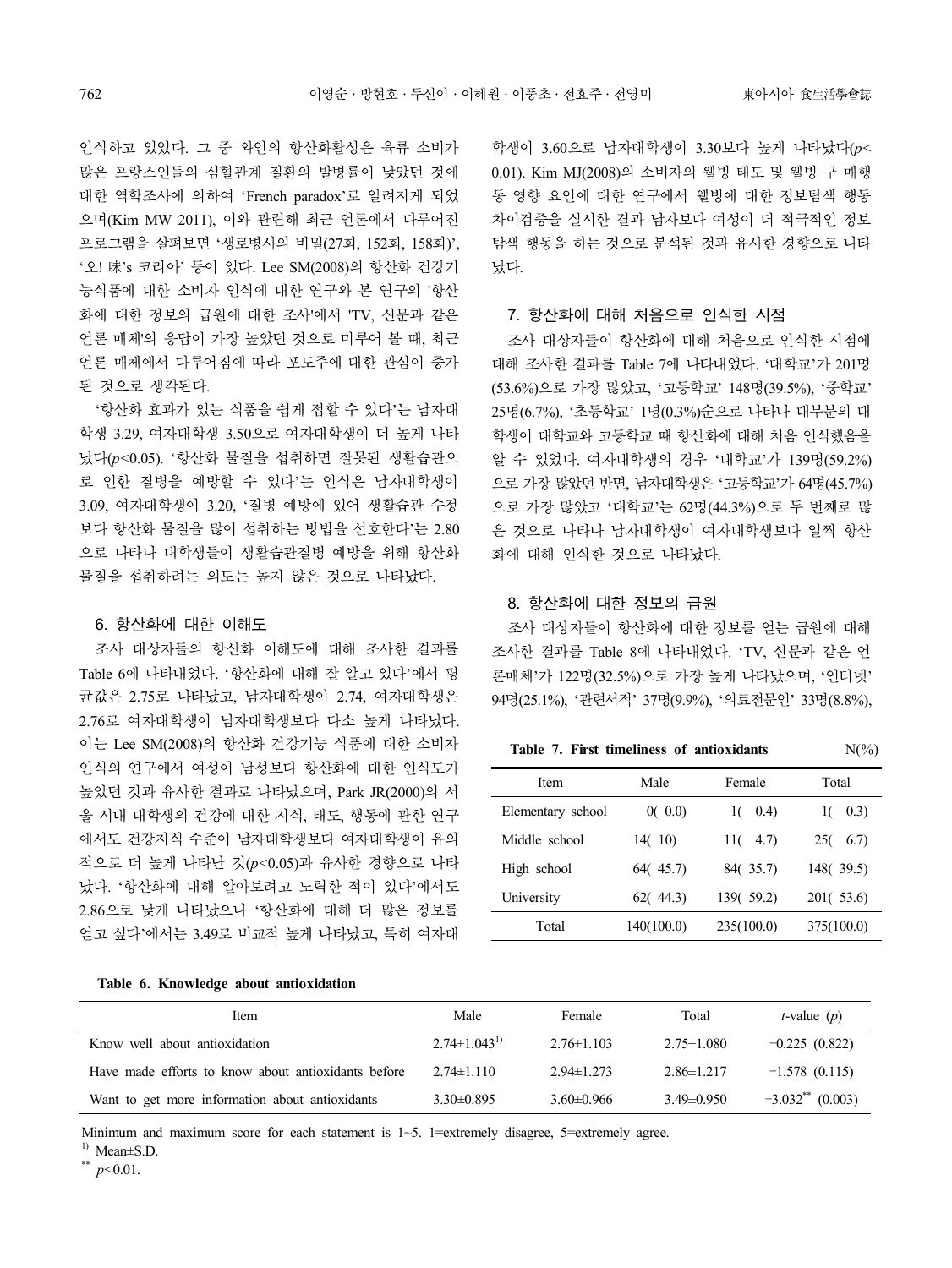| Item                                | Male        | Female       | Total                   |
|-------------------------------------|-------------|--------------|-------------------------|
| Mass media like TV<br>and newspaper | 44(31.4)    | 78(33.2)     | 122(32.5)               |
| Internet                            | 29(20.7)    | 65(27.7)     | 94(25.1)                |
| <b>Book</b>                         | 16(11.4)    | 21(8.9)      | 9.9)<br>37(             |
| Health experts                      | 17(12.1)    | 160<br>(6.8) | 8.8)<br>33 <sub>(</sub> |
| From people around                  | 16(11.4)    | 13(5.5)      | 290<br>7.7)             |
| Advertisement                       | 11(7.9)     | 18(<br>7.7)  | 290<br>7.7)             |
| Major related knowledge             | 7(<br>5.0)  | 8.1)<br>19(  | 260<br>6.9              |
| Etc.                                | (0.0)<br>0( | 5(2.1)       | 5(<br>1.3)              |
| Total                               | 140(100.0)  | 235(100.0)   | 375(100.0)              |
|                                     |             |              |                         |

**Table 8. Information sources about antioxidant** N(%)

'동료 또는 지인'과 '광고'가 각각 29명(7.7%), '전공지식' 26명 (6.9%), 기타 5명(1.3%)의 순으로 나타났다. '언론매체'가 가 장 높게 나타난 것은 Lee SM(2008)의 항산화 건강기능 식품 에 대한 소비자 인식의 연구와 유사한 결과이나, 기존 연구 에는 없던 항목인 '인터넷'이 본 연구에서는 높게 나타났다.

남, 여 대학생 간의 차이를 살펴보면 남자 대학생은 'TV, 신문과 같은 언론매체' 44명(31.4%), '인터넷' 29명(20.7%),<br>'의료전문인' 17명(12.1%), '동료 또는 지인' 과 '관련서적'이 각각 16명(11.4%), '광고' 11명(7.9%), '전공지식' 7명(5.0%) 순으로 나타난 반면, 여자대학생은 'TV, 신문과 같은 언론매 체' 78명(33.2%), '인터넷' 65명(27.7%), '관련서적' 37명 (9.9%), '의료전문인 16명(6.8%), '동료 또는 지인' 13명 (5.5%), 광고 18명(7.7.%), 전공지식 19명(8.1%), 기타 5명 (2.1%)순으로 나타나 '언론매체'와 '인터넷'이 과반수 이상 을 차지한 것은 비슷하나 남자대학생은 여자대학생에 비해 '의료전문인'과 '동료 또는 지인'의 비율이 높다는 등의 미미 한 차이가 있음을 알 수 있었다.

## 9. 항산화 식품에 대한 인식

조사 대상자들이 '항산화 식품'하면 가장 먼저 연상되는 것 이 무엇인지에 대해 조사한 결과를 Table 9에 나타내었다. '비 타민'<sup>이</sup> <sup>139</sup>명(37.1%)으로 가장 높았고, '컬러푸드' 67<sup>명</sup>(17.9%), '파이토케미컬' 64명(17.1%), '발효식품' 63명(16.8%), '커피 남, 여 대학생의 차이를 살펴보면 남자 대학생의 경우 '비타 민' 54명(38.6%), '파이토케미컬' 31명(22.1%), '컬러푸드' 17 명(12.1%), '발효식품' 24명(11.1%), '커피 및 차' 14명(10.0%), 향신료 0명(0.0%)의 순으로 나타났고, 여자대학생은 '비타 민' 85명(36.2%), '컬러푸드' 50명(21.2%), '파이토케미컬' 33명

**Table 9. The first thing comes to mind when think anti oxidant food** N(%)

| Item           | Male       | Female     | Total      |
|----------------|------------|------------|------------|
| Vitamin        | 54(38.6)   | 85(36.2)   | 139(37.1)  |
| Color food     | 17(12.1)   | 50(21.2)   | 67(17.9)   |
| Phytochemical  | 31(22.1)   | 33(14.0)   | 64(17.1)   |
| Fermented food | 24(11.1)   | 39(16.6)   | 63(16.8)   |
| Coffee or tea  | 14(10.0)   | 26(11.1)   | 40(10.7)   |
| Spice          | 0(0.0)     | 2(0.9)     | 2(0.5)     |
| Total          | 140(100.0) | 235(100.0) | 375(100.0) |
|                |            |            |            |

(14.0%), '발효식품' 39명(16.6%), '커피 <sup>및</sup> <sup>차</sup>' 26<sup>명</sup>(11.1%), '향신료' 2<sup>명</sup> (0.9%) 순으로 나타나 <sup>남</sup>, <sup>여</sup> 대학생 모두 '비타 민'을 가장 많이 인식하고 있는 것에는 차이가 없으나 '컬러 푸드'는 여자대학생이, '파이토케미컬'은 남자대학생이 더 많이 인식하고 있는 것으로 나타났다.

#### 10. 항산화제품의 인식현황

및 차' 40명(10.7%), '향신료' 2명(0.5%) 순으로 나타났다. 조사 대상자들이 알고 있는 항산화 제품에 대해 조사한 결과를 Table 10에 나타내었다. '비타민 C'가 286명(76.3%) 으로 가장 많았고, '포도, 포도주' 264명(70.4%), '녹차 추출물 제품' 201명(53.6%), '마늘 추출물 제품' 172명(45.9%), '비타 민 E 보충용 제품'과 '코엔자임 Q10'이 각각159명(42.4%), '홍 삼' 153명(40.8%), '비타민 A 보충용 제품' 147명(39.2%) 순 으로 나타나 전체 조사 대상자의 70%이상이 항산화제품으 로 '비타민 C'와 '포도, 포도주'를 알고 있는 것으로 나타났 다. '비타민 C'와 '코엔자임', '홍삼', '비타민 E'의 인지도가 높게 나타난 것은 Lee SM(2008)의 항산화 건강기능 식품에 대한 소비자 인식의 연구와 비슷한 결과이나 본 연구에서는 선행 연구에서는 없던 항목인 '포도, 포도주', '녹차추출물 제품', '마늘 추출물 제품' 등의 인지도가 높게 나타났다. 남 녀 대학생 간의 차이를 살펴보면 남자대학생의 경우 '비타민 C'가 110명(78.6%)으로 가장 높았고 '포도, 포도주' 104명 (74.3%), '녹차추출물 제품' 82명(58.6%), '비타민A 보충용 제 품' 71명 (50.7%), '비타민 E 보충용 제품' 69명(49.3%) 순으 로 나타났다. 여자대학생의 경우 '비타민 C' 176명(74.9%), '포 '마늘 추출물 제품' 106명(45.1%), '코엔자임 Q10' 96명(40.9%) 순으로 나타나 상위 3항목은 남자대학생과 같았으나 4, 5위 항목이 남자대학생은 '비타민 A 보충용 제품', '비타민 E 보 충용 제품'인 것과 달리 여자대학생은 '마늘 추출물제품',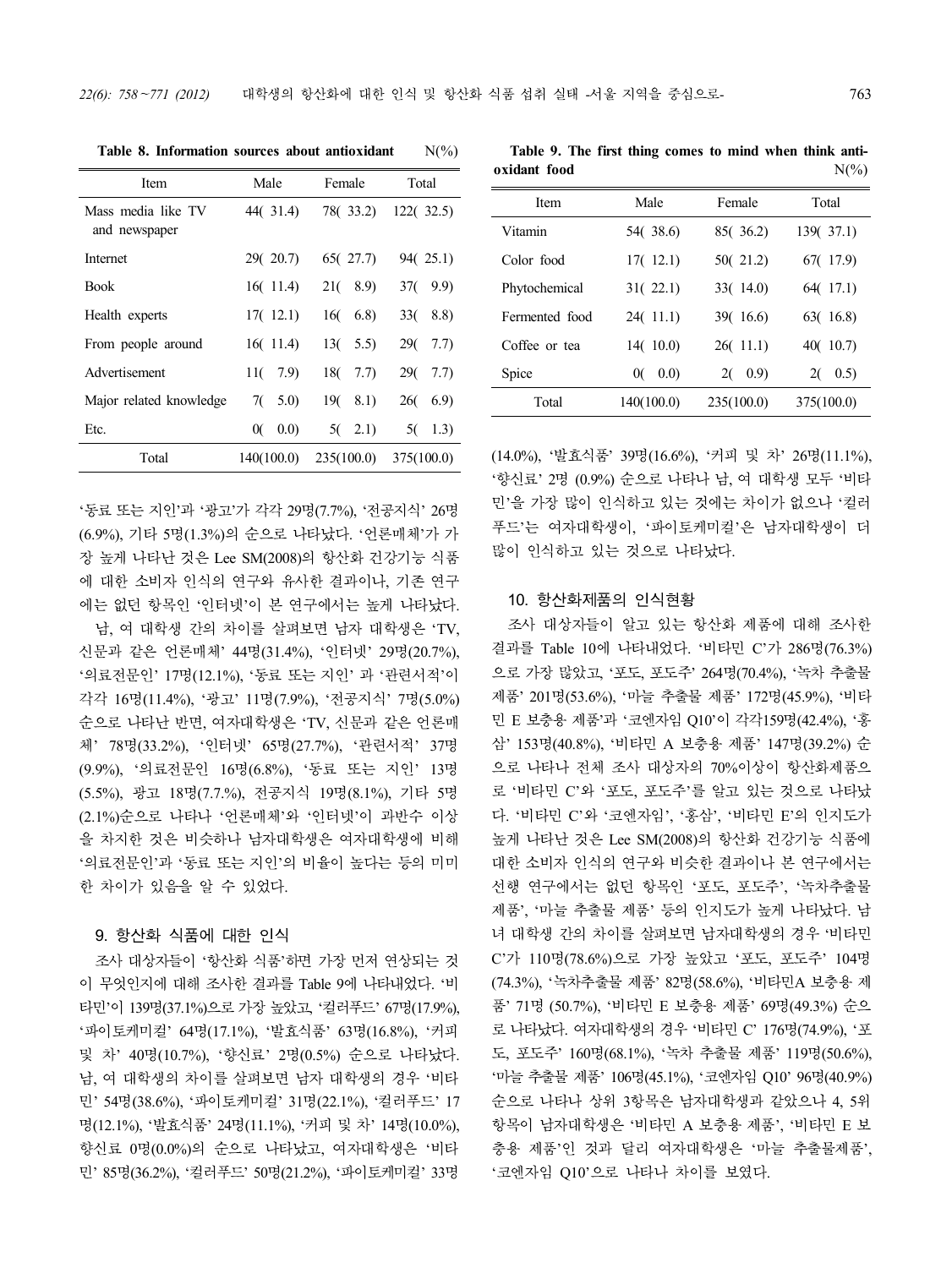**Table 11. Time that need to intake antioxidants** N(%)

|                               |               |                 | $N(\%)$        |
|-------------------------------|---------------|-----------------|----------------|
| Item <sup>1</sup>             | Male<br>(140) | Female<br>(235) | Total<br>(375) |
| Vitamin C supplement          | 110(78.6)     | 176(74.9)       | 286(76.3)      |
| Grape, wine                   | 104(74.3)     | 160(68.1)       | 264(70.4)      |
| Green tea extract product     | 82(58.6)      | 119(50.6)       | 201(53.6)      |
| Gallic extract product        | 66(47.1)      | 106(45.1)       | 172(45.9)      |
| Vitamin E supplement          | 69(49.3)      | 90(38.3)        | 159(42.4)      |
| Coenzyme Q10                  | 63(45.0)      | 96(40.9)        | 159(42.4)      |
| Red ginseng                   | 60(42.9)      | 93(39.6)        | 153(40.8)      |
| Vitamin A supplement          | 71(50.7)      | 76(32.3)        | 147(39.2)      |
| Lycopene                      | 57(40.7)      | 80(34.0)        | 137(36.5)      |
| Soy (genistein)               | 55(39.3)      | 76(32.3)        | 131(34.9)      |
| Vitamin Bs supplement         | 55(39.3)      | 73(31.1)        | 128(34.1)      |
| Herb                          | 45(32.1)      | 60(25.5)        | 105(28.0)      |
| Propolis extract product      | 35(25.0)      | 61(26.0)        | 96(25.6)       |
| Coffee                        | 33(23.6)      | 53(22.6)        | 86(22.9)       |
| Spirulina, chlorella products | 41(29.3)      | 40(17.0)        | 81(21.6)       |
| Selenium supplement           | 27(19.3)      | 35(14.9)        | 62(16.5)       |
| Gamma linolenic acid          | 23(16.4)      | 33(14.0)        | 56(14.9)       |
| Manganese supplement          | 25(17.9)      | 18(7.7)         | 43(11.5)       |
| Copper supplement             | 17(12.1)      | 20(8.5)         | 37(9.9)        |

**Table 10. Recognized antioxidant product respondents** 

<sup>1)</sup> Multiple items selected.

#### 11. 항산화 물질의 섭취 필요시기

조사 대상자들이 항산화 물질의 섭취가 필요하다고 느끼는 시기에 대하여 조사한 결과를 Table 11에 나타내었다. '활성 산소가 많이 생기는 활동을 했을 때'가 182명(48.5%)으로 가

| Item                                                                | Male       | female     | Total      |
|---------------------------------------------------------------------|------------|------------|------------|
| After doing free radical $71(50.7)$ 111(47.2)<br>producing activity |            |            | 182(48.5)  |
| At all times                                                        | 46(32.9)   | 61(26.0)   | 107(28.5)  |
| Disease state                                                       | 16(11.4)   | 32(13.6)   | 48(12.8)   |
| On a diet                                                           | $7(-5.0)$  | 31(13.2)   | 38(10.2)   |
| Total                                                               | 140(100.0) | 235(100.0) | 375(100.0) |

장 높았고, '항상 필요성 느낌' 107명(28.5%), '질병상태' 48 명(12.8%), '다이어트 시' 38명(10.1%)순으로 나타났다. '항 상 필요성 느낌'은 본 연구에서 두 번째로 높게 나타났으나,<br>Kim SH(2010)의 우리나라 일부 대학생의 건강기능식품 섭 취 실태와 섭취 요인에 대한 연구에서는 건강기능식품 섭취 시기로 '평소 건강해도 섭취한다'가 가장 높게 나타나 대학 생들이 항산화 물질과 건강기능식품의 섭취 필요를 느끼는 시기에 차이가 있음을 알 수 있었다.

항산화 물질 섭취의 필요를 느끼는 시기는 남, 여 대학생 모두 '활성 산소가 많이 생기는 행동을 했을 때', '항상 필요 성 느낌', '질병상태', '다이어트 시' 순으로, '다이어트 시'의 경우 남자대학생은 7명(5.0%), 여자대학생은 31명(13.2%)으 로 여자대학생이 남자대학생보다 높게 나타났다.

## 12. 천연 항산화 식품과 항산화 건강기능식품의 차이 에 대한 인식

조사 대상자들이 천연 항산화 식품과 항산화 건강기능식 품에 대하여 어떠한 인식을 가지고 있는지에 대해 조사한 결 과를 Table 12에 나타내었다. '건강기능식품이 자연식품보다 항산화 효과가 좋다' 3.09, '건강기능식품이 자연식품보다 흡 수율이 좋다' 3.02, '건강기능식품이 자연식품보다 더 경제적 이다' 2.88, '건강기능식품이 자연식품보다 더 섭취하기 쉽 다' 3.15로 나타나 항산화 효과와 흡수율은 건강기능식품과

**Table 12. Comparison between antioxidant health functional foods and natural foods**

| Item                                                                                              | Male             | Female           | Total            | <i>t</i> -value $(p)$ |
|---------------------------------------------------------------------------------------------------|------------------|------------------|------------------|-----------------------|
| Health functional foods have better antioidative effect than natural foods. $3.28 \pm 1.292^{11}$ |                  | $2.97 \pm 1.090$ | $3.09 \pm 1.177$ | $2.436^*$ (0.015)     |
| Health functional foods have better absorption rate than natural foods.                           | $3.07 \pm 1.123$ | $3.00 \pm 1.036$ | $3.02 \pm 1.068$ | 0.663(0.508)          |
| Health functional foods are more economical than natural foods.                                   | $2.85 \pm 1.319$ | $2.90 \pm 1.107$ | $2.88 \pm 1.189$ | $-0.410(0.682)$       |
| Health functional foods are easier to intake than natural foods.                                  | $2.99 \pm 1.163$ | $3.25 \pm 1.012$ | $3.15 \pm 1.077$ | $-2.284$ (0.023)      |

Minimum and maximum score for each statement is 1~5. 1=extremely disagree, 5=extremely agree.

 $^{1)}$  Mean $\pm$ S.D.

\* *p<*0.05.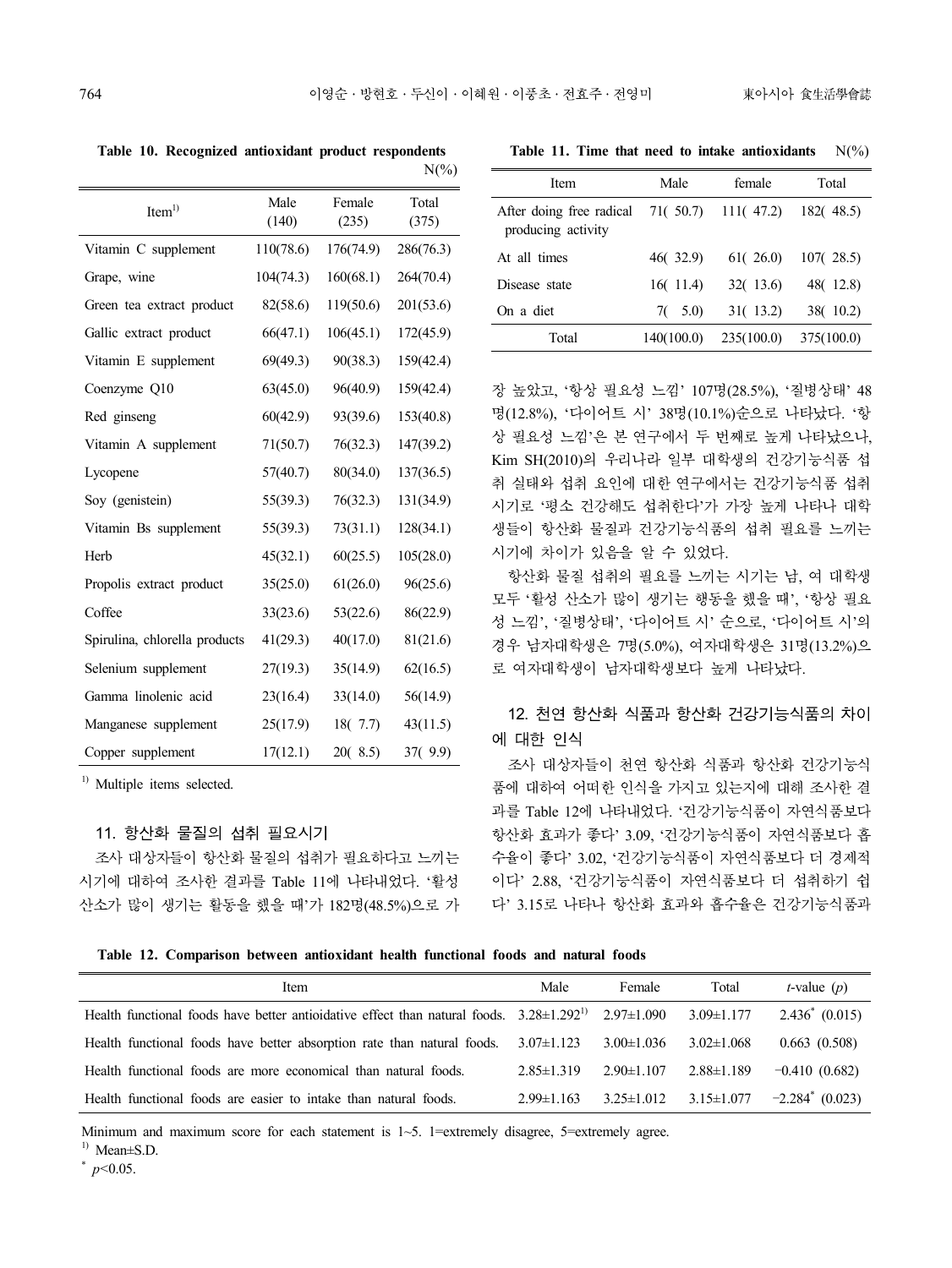자연식품이 비슷하다고 인식하고, 섭취 용이성은 건강기능식 품이 더 좋다고 인식하며, 경제성은 자연식품이 더 좋다고 인식하는 것으로 나타났다.

남, 여 대학생 간의 인식 차이를 살펴보면 '건강기능식품이 자연식품보다 항산화 효과가 좋다'에서 남자대학생이 3.28, 여자대학생이 2.97로 나타나, 남자대학생은 여자대학생보다 건강기능식품의 항산화 효과 인식도가 높음을 알 수 있었다 (*p<*0.05). 반면에 '건강기능식품이 자연식품보다 더 섭취하 기 쉽다'에서는 남자대학생이 2.99, 여자대학생이 3.25로 나 \_\_\_ 이라서' 88명(29.1%), '흡수율이 좋을 것 같아서' 53명(17.5%), 타나 여자대학생은 남자대학생보다 건강기능식품의 섭취 용 이성 인식도가 높은 것으로 나타났다(*p<*0.05).

## 13. 천연 항산화 식품과 항산화 건강기능식품의 선호 도 비교

항산화 식품 중 자연식품과 건강기능식품의 선호도를 비 교해보기 위해 조사한 결과를 Table 13에 나타내었다. 자연 식품을 더 선호한다고 응답한 사람은 남자대학생이 140명 중 109명(77.9%), 여자대학생이 235명 중 194명(82.6%), 총 303 명(80.8%)으로 나타났고 건강기능식품을 더 선호한다고 응답 한 사람은 남자대학생이 140명 중 31명(22.1%), 여자대학생

이 235명 중 41명(17.4%), 총 72명(19.2%)으로 나타나 남, 여 대학생 모두 건강기능식품보다 자연식품을 더 선호하는 것 으로 나타났다. 이는 Kang EJ(2006)의 건강기능식품의 소비 자 인식도 및 표시개선에 관한 연구에서 비타민 C의 섭취 형 태 선호도를 조사한 결과 일반 식품 형태가 가장 높았던 것 과 유사한 경향으로 나타났다.

자연식품을 더 선호하는 이유로는 '부작용이 없을 것 같 아서'가 101명(33.4%)으로 가장 높게 나타났고, '자연친화적 ' 다른 미량 영양소를 함께 섭취할 수 있어서' 45명(14.9%), '자 연식품만 효과를 봐서' 9명(3.0%), '보충제의 가격이 부담돼 서' 6명(2.0%), '기타' 1명(0.4%) 순으로 나타났으며, 남, 여 대 학생 간의 차이를 살펴보면 '자연친화적이라서'는 남자대학 생 22명(20.2%), 여자대학생 66명(34.0%)으로 여자대학생이 남자대학생보다 높았고, '흡수율이 좋을 것 같아서'는 남자 대학생 29명(26.6%), 여자대학생 24명(12.4%)으로 남자대학 생이 여자대학생보다 높게 나타났다.

건강기능식품을 더 선호하는 이유로는 '섭취하기가 편해 서'가 23명(31.9%)으로 가장 높게 나타났고, '자연식품의 정 확한 항산화 효과를 알 수 없어서' 22명(30.6%), '자연식품만

|                                   | Item                                                           | Male             | Female     | Total      |
|-----------------------------------|----------------------------------------------------------------|------------------|------------|------------|
|                                   | Natural food                                                   | 109(77.9)        | 194(82.6)  | 303(80.8)  |
| Preference                        | Antioxidant health functional food                             | 31(22.1)         | 41(17.4)   | 72(19.2)   |
|                                   | Total                                                          | 140(100.0)       | 235(100.0) | 375(100.0) |
|                                   | High absorption                                                | 29(26.6)         | 24(12.4)   | 53(17.5)   |
|                                   | No side effects                                                | 36(33.0)         | 65(33.5)   | 101(33.4)  |
|                                   | Can intake with other micronutrients such as vitamins          | 17(15.6)         | 28(14.4)   | 45(14.9)   |
| Reason why                        | Nature friendly                                                | 22(20.2)         | 66(34.0)   | 88(29.1)   |
| prefer natural<br>foods           | Cannot afford highly costs of the supplements                  | 0(<br>(0.0)      | 3.1)<br>60 | 6(2.0)     |
|                                   | Got benefits only from natural foods before                    | 40<br>3.7)       | 2.6)<br>5( | 9(3.0)     |
|                                   | Etc.                                                           | 0.9)<br>1()      | 0(0.0)     | $1(-0.4)$  |
|                                   | Total                                                          | 109(100.0)       | 194(100.0) | 303(100.0) |
|                                   | Easy to intake                                                 | 6(20.7)          | 17(39.5)   | 23(31.9)   |
|                                   | Hard to know the antioxidative activity of natural foods       | 11(37.9)         | 11(25.6)   | 22(30.6)   |
| Reason why                        | Cannot get sufficient antioxidant substance from natural foods | 11(37.9)         | 10(23.3)   | 21(29.2)   |
| prefer health<br>functional foods | Got benefits only from antioxidant health functional foods     | $1(-3.5)$        | 7.0<br>3(  | 4(5.6)     |
|                                   | Etc.                                                           | 0.0)<br>$\alpha$ | 2(4.7)     | $2(-2.8)$  |
|                                   | Total                                                          | 29(100.0)        | 43(100.0)  | 72(100.0)  |

**Table 13. Preference either natural foods or health functional foods and reason** N(%)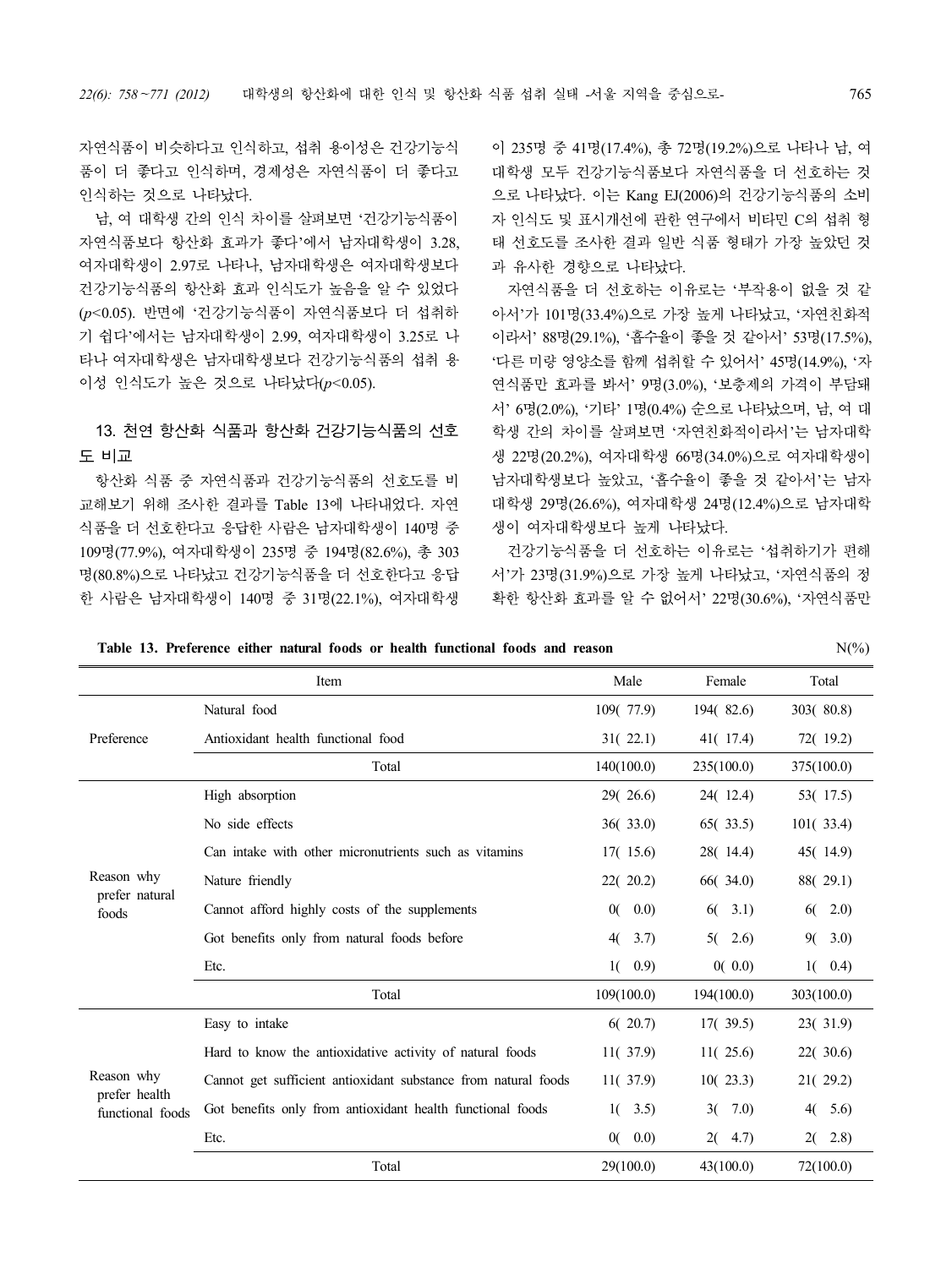으로는 충분한 양의 항산화 물질을 섭취할 수 없을 것 같아 서' 21명(29.2%), '건강기능식품만 효과를 봐서' 4명(5.6%), 16ods<br>'기타' 2명(2.8%)순으로 나타났다. 여자대학생의 경우 '섭취 하기가 편해서'가 17명(39.5%)으로 가장 높게 나타났는데, 이는 앞의 '천연 항산화 식품과 항산화 건강기능식품의 차이 에 대한 인식'에서 여자대학생이 남자대학생보다 건강기능 식품의 섭취 용이성 인식도가 높았던 것과 일치하는 결과이 다. 반면에 남자대학생은 '자연식품의 정확한 항산화 효과를 알 수 없어서'와 '자연식품만으로는 충분한 양의 항산화 물 질을 섭취할 수 없을 것 같아서'가 각각 11명(37.9%)으로 가 장 높게 나타났으며, 이는 앞의 '천연 항산화 식품과 항산화 건강기능식품의 차이에 대한 인식'에서 남자대학생이 여자 대학생보다 건강기능식품의 항산화 효과 인식도가 높았던 것과 유사한 경향으로 나타났다. 이와 같은 결과를 통해 건 강기능식품을 더 선호하는 이유는 남, 여 대학생 간에 차이 가 있는 것으로 나타났다.

## 14. 항산화 식품(건강기능식품, 자연식품)의 섭취 및 구매실태

조사 대상자의 항산화 식품 섭취 노력 정도를 Table 14에 나타내었다. 자연식품과 건강기능식품을 모두 포함하여 '항 산화 식품을 섭취하려고 노력한다'는 남자대학생이 2.87, 여 자대학생이 2.84로 나타나 남, 여 대학생 모두 항산화 식품 섭취에 대한 노력수준은 높지 않은 것으로 나타났다. 그러나 앞의 '건강관심도 및 건강관리행동'에서 올바른 식생활에 대 한 노력은 높게 나타났고 이는 대학생들이 항산화 식품 섭취 와 올바른 식생활은 무관하다고 여기는 것으로 생각된다.

### 15. 항산화 식품 섭취 목적

항산화 식품의 섭취를 통해 기대하는 효과에 대해 조사한 결과를 Table 15에 나타내었다. 전체 응답자 375명 중 '노화 예방 및 억제'가 293명(78.1%)으로 가장 많았고, '피로회복' 221명(58.9%), '피부미용' 198명(52.8%), '면역력 증진'과 '스 트레스 감소'가 각각 176명(46.9%), '심혈관계질환 예방' 174명 (46.4%), '암 예방' 157명(41.9%), '다이어트' 155명(41.3%), '숙 면' 154명(41.5%), '눈 건강' 135명(36.0%), '기억력 증진' 123명 (32.8%), '간 보호' 92명(24.5%), '신경계기능 증진' 81명

**Table 15. Expected effectiveness for intake of antioxidant foods**  $N(\%)$ 

| Item <sup>1</sup>                    | Male<br>(140) | Female<br>(235) | Tota<br>1(375) |
|--------------------------------------|---------------|-----------------|----------------|
| Anti-aging                           | 106(75.7)     | 187(79.6)       | 293(78.1)      |
| Fatigue recovery                     | 97(69.3)      | 124(52.8)       | 221(58.9)      |
| Skin care                            | 59(42.1)      | 139(59.1)       | 198(52.8)      |
| Immunity-boosting                    | 62(44.3)      | 114(48.5)       | 176(46.9)      |
| Stress relief                        | 82(58.6)      | 94(40.0)        | 176(46.9)      |
| Cardiovascular disease<br>prevention | 75(53.6)      | 99(42.1)        | 174(46.4)      |
| Cancer prevention                    | 56(40.0)      | 101(43.0)       | 157(41.9)      |
| Diet                                 | 47(33.6)      | 108(46.0)       | 155(41.3)      |
| Sound sleep                          | 67(47.9)      | 87(37.0)        | 154(41.1)      |
| Improve eye health                   | 59(42.1)      | 76(32.3)        | 135(36.0)      |
| Improve memory                       | 58(41.4)      | 65(27.7)        | 123(32.8)      |
| Protect liver                        | 40(28.6)      | 52(22.1)        | 92(24.5)       |
| Improve nervous system<br>function   | 39(27.9)      | 42(17.9)        | 81(21.6)       |
| Regulate blood glucose               | 33(23.6)      | 40(17.0)        | 73(19.5)       |
| Improve generative function          | 29(20.7)      | 31(13.2)        | 60(16.0)       |
| Improve oral health                  | 26(18.6)      | 24(10.2)        | 50(13.3)       |

<sup>1)</sup> Multiple items selected.

(21.6%), '혈당 조절' 73명(19.5%), '생식기능 증진' 60명 (16%), '구강건강' 50명(13.3%)의 순으로 나타났다. 노화 예방, 피로 회복, 면역력 증진이 높게 나타난 것은 Lee SM (2008) 의 항산화 건강기능식품에 대한 소비자 인식의 연구의 결과 와 같으나 본 연구에서는 피부미용, 심혈관계질환 예방에 대 한 기대가 조금 더 높게 나타났으며 선행 연구에서는 없던 항목인 스트레스 감소, 다이어트, 숙면 등도 높게 나타났다. 남, 여 대학생 간의 차이를 보면, 남자대학생은 '노화 예 방' 106명(75.7%), '피로 회복' 97명(69.3%), '스트레스 감소' 82명 (58.6%), '심혈관계질환 예방' 75명(53.6%), '숙면' 67명

**Table 14. Degree of effort to antioxidant foods intake**

| ltem                               | Male                  | Female         | Total      | <i>t</i> -value $(p)$ |
|------------------------------------|-----------------------|----------------|------------|-----------------------|
| Trying to intake antioxidant foods | $2.87 \pm 0.812^{17}$ | $2.84\pm0.899$ | 2.85±0.867 | 0.312(0.755)          |

Minimum and maximum score for statement is 1-5. 1=extremely disagree, 5=extremely agree.

1) Mean±S.D.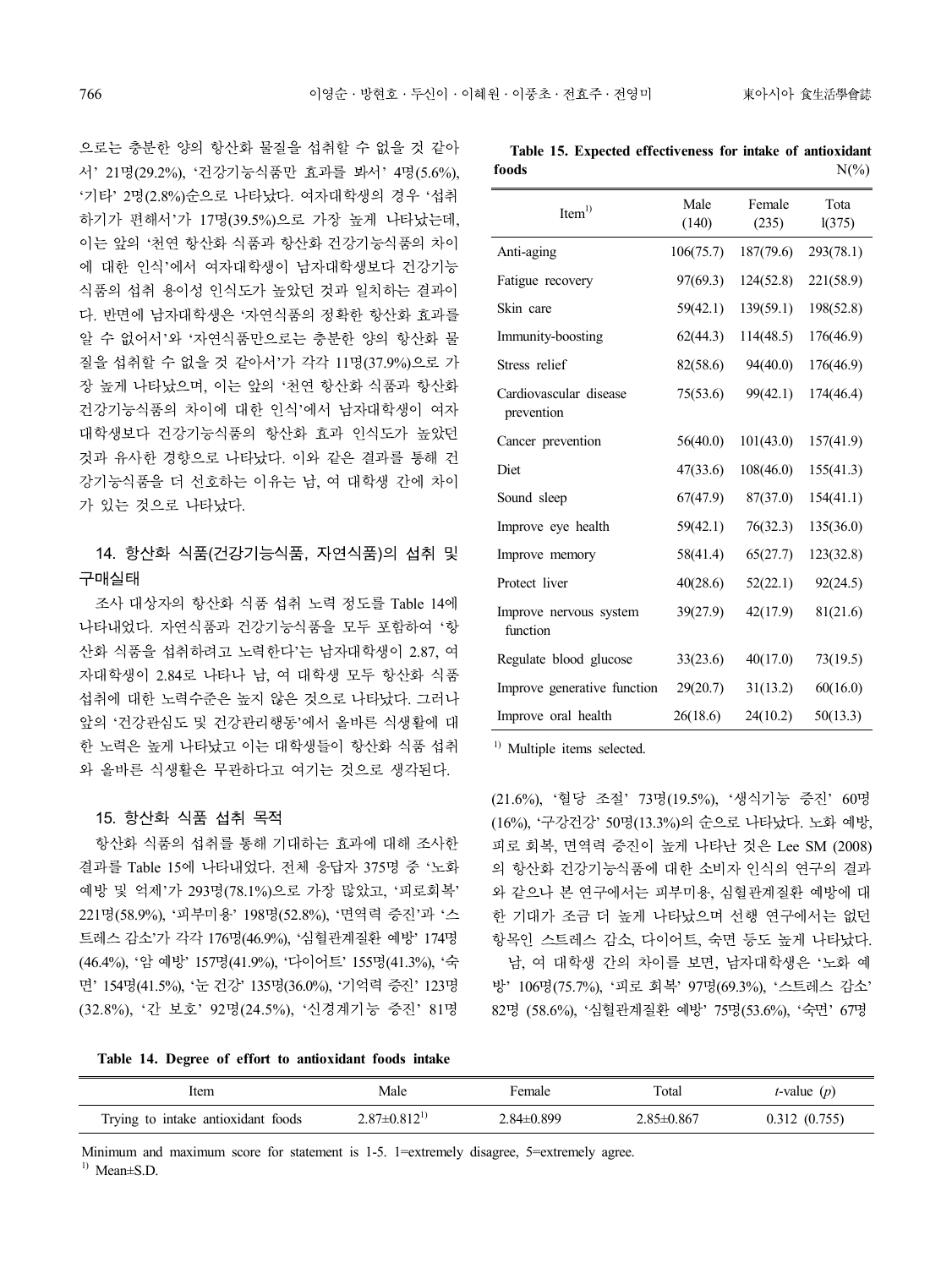(47.9%), '면역력 증진' 62명(44.3%), '피부미용'과 '눈 건강' 각 각 59명 (42.1%), '기억력 증진' 58명(41.4%), '암 예방' 56명 (40.0%), '다이어트' 47명(33.6%), '간 보호' 40명(28.6%), '신경 계기능 증진' 39명(27.9%), '혈당 조절' 33명(23.6%), '생식기 능 증진' 29명(20.7%), '구강 건강' 26명(18.6%)의 순서로 나타 났고, 여자대학생은 '노화예방' 187명(79.6%), '피부 미용' 139명 (59.1%), '피로 회복' 124명(52.8%), '면역력 증진' 114<sup>명</sup>(48.5%), '다이어트' 108명(46.0%), '<sup>암</sup> 예방' 101명(43.0%), '심혈관계 질환 예방' 99명(42.1%), '스트레스 감소' 94명(40.0%), '숙면' <sup>87</sup>명(37.0%), '<sup>눈</sup> 건강' 76명(32.3%), '기억력 증진' 65<sup>명</sup>(27.7%), '<sup>간</sup> 보호' 52명(22.1%), '신경계3기능 증진' 42명(17.9%), '<sup>혈</sup> 당 조절' 40명(17%), '생식기능 증진' 31명(13.2%), '구강 건

강' 24명(10.2%)의 순으로 나타났다.<br>'피로회복', '스트레스 감소', '심혈관계질환 예방', '숙면',<br>'눈 건강', '기억력 증진', '신경계기능 증진'은 남자대학생의 비율이 여자대학생보다 높게 나타난 반면 '피부미용'과 '다 이어트'는 여자대학생 비율이 남자대학생보다 높게 나타났 으며, '노화 예방', '면역력 증진', '암 예방', '간 보호', '혈당 조절', '생식기능 증진', '구강 건강'은 남, 여 대학생간의 차 이가 거의 없는 것으로 나타났다.

#### 16. 항산화 식품 섭취 현황

항산화 식품을 주로 섭취하는 계절에 대해 조사한 결과를 Table 16에 나타내었다. 전체 조사 대상자의 65.1%가 '계절 에 상관없이'라고 응답하여 항산화 식품의 섭취와 계절은 거 의 무관하다고 볼 수 있지만 '여름' 17.1% '겨울' 8.8%, '봄' 7.2%, '가을' 1.9% 순으로, 다른 계절에 비해서 여름이 가장 높게 나타났다. Ko & Ahn(2007)의 여대생의 영양소 섭취, 혈 청 지질 및 항산화 지표의 계절별 차이에 대한 연구에서 겨 울철보다 여름철에 여대생의 다가불포화지방산(*p<*0.01)과 아 연(*p<*0.05), 비타민 E(*p<*0.05) 등 항산화 영양소의 섭취량이 유의하게 높았으며, 총항산화능도 겨울철보다 여름철에 유의하 게 높은 것으로 나타나(*p<*0.001) 본 연구와 유사한 경향으로

|  |  |  | Table 16. Season that mostly intake antioxidant foods |                 |
|--|--|--|-------------------------------------------------------|-----------------|
|  |  |  |                                                       | $N\binom{0}{0}$ |

| Item       | Male                    | Female      | Total       |
|------------|-------------------------|-------------|-------------|
| Spring     | 6.4)<br>90              | 18(<br>7.7) | 7.2)<br>27( |
| Summer     | 29(20.7)                | 35(14.9)    | 64(17.1)    |
| Autumn     | $\left( 0\right)$<br>0( | $7(-3.0)$   | 1.9)<br>70  |
| Winter     | 14(10.0)                | 190<br>8.9  | 8.8)<br>330 |
| Regardless | 88(62.9)                | 156(66.4)   | 244(65.1)   |
| Total      | 140(100.0)              | 235(100.0)  | 375(100.0)  |
|            |                         |             |             |

나타났다. 남, 여 대학생 각각의 결과에서도 위와 같은 순서 로 나타나 항산화 식품을 주로 섭취하는 계절에 대해 남자대 학생과 여자대학생 간의 인식 차이가 없는 것으로 나타났다.

### 17. 주로 섭취하는 천연 항산화 식품

조사 대상자들이 주로 섭취하는 천연 항산화 식품에 대해 조사 결과를 Table 17에 나타내었다. 전체 응답자 375명 중 228명(60.8%)이 '과일'을, 225명(60.0%)이 '채소'를 선택하 였고, '과채음료'는 129명(34.4%), '콩류' 126명(33.6%), '통 곡물' 104명(27.7%), '견과류' 91명(24.3%), '차 및 커피' 67명 (17.9%), '곡주 및 과일주' 44명(11.7%), '향신료'44명(9.3%), '발 효식품' 31명(8.3%), '식물성오일' 13명(3.5%)의 순으로 나타 나 대학생들이 과일과 채소를 주요 항산화 식품으로 인식하 고 섭취하고 있음을 알 수 있었다. 특히 남자대학생은 140명 중 103명(73.6%)이 '과일'을, 101명(72.1%)이 '채소'를 선택 하여 '과일' 125명(53.2%), '채소' 124명(52.8%)이 선택한 여 자대학생보다 '과일'과 '채소'의 선택비율이 높은 것으로 나 타났으며, '과채 음료'는 남자대학생 69명(49.3%), 여자대학 생 60명(25.5%), '콩류'는 남자대학생 62명(44.3%), 여자대학 생 64명(27.2%), '통 곡물'은 남자대학생 49명(35.0%), 여자 대학생 55명(23.4%), '견과류'는 남자대학생 37명(26.4%), 여 자대학생 54명(23.0%), '차 및 커피'는 남자대학생 34명(24.3%), 여자대학생 33명(14.0%), '곡주 및 과일주'는 남자대학생 23명 (16.4%), 여자대학생 21명(8.9%), '향신료'는 남자대학생 18명 (12.9%), 여자대학생 17명(7.2%), '발효식품'은 남자대학생 12명(8.6%), 여자대학생 19명(8.3%), '식물성 오일'은 남자대

### **Table 17. Mostly eating natural antioxidant foods**

| Item <sup>1</sup>        |           | Male(140) Female(235) Total(375) |           |
|--------------------------|-----------|----------------------------------|-----------|
| Fruits                   | 103(73.6) | 125(53.2)                        | 228(60.8) |
| vegetables               | 101(72.1) | 124(52.8)                        | 225(60.0) |
| Fruit or vegetable juice | 69(49.3)  | 60(25.5)                         | 129(34.4) |
| Legumes                  | 62(44.3)  | 64(27.2)                         | 126(33.6) |
| Whole grains             | 49(35.0)  | 55(23.4)                         | 104(27.7) |
| <b>Nuts</b>              | 37(26.4)  | 54(23.0)                         | 91(24.3)  |
| Tea, coffee              | 34(24.3)  | 33(14.0)                         | 67(17.9)  |
| Grain wine, fruit wine   | 23(16.4)  | 21(8.9)                          | 44(11.7)  |
| Spices                   | 18(12.9)  | 17(7.2)                          | 35(9.3)   |
| Fermented foods          | 12(8.6)   | 19(8.1)                          | 31(8.3)   |
| Vegetable oil            | 6(4.3)    | 7(3.0)                           | 13(3.5)   |

<sup>1)</sup> Multiple items selected.

 $N(\%)$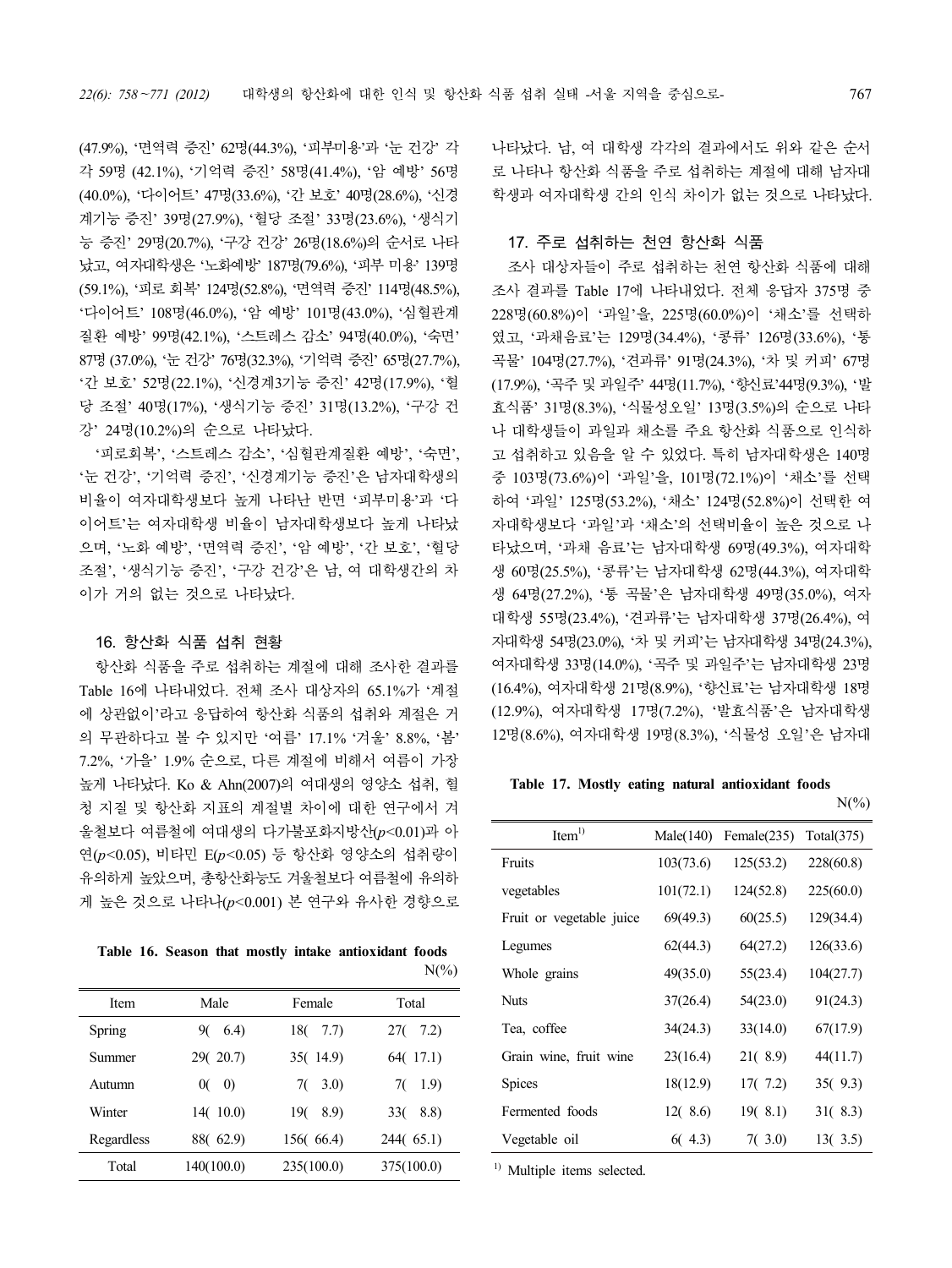학생 6명(4.3%), 여자대학생 7명(3.0%)로 나타나 모든 항목 에서 남자대학생이 여자대학생보다 선택비율이 높게 나타나 남자대학생이 여자대학생보다 더 다양한 천연 항산화 식품 을 섭취하는 것으로 생각된다.

#### 18. 항산화 건강기능식품의 섭취 및 구매 실태

Table 13에서 '천연 항산화 식품과 항산화 건강기능식품 의 선호도 비교'에서 자연식품보다는 건강기능식품을 주로 섭취한다고 답한 응답자를 대상으로 항산화 건강기능식품의 효능․효과 인지 여부에 대해 조사한 결과를 Table 18에 나 타내었다. '항산화 건강기능식품의 정확한 효능․효과를 알 고 섭취한다'가 3.06으로 나타나 대학생의 항산화 건강기능 식품 효능․효과 인지도는 보통수준인 것으로 나타났다. 이 는 Kim YS(2004)의 중년 남녀의 건강기능식품의 섭취실태 와 식습관에 대한 연구에서 일반건강기능식품의 효능을 알 고 섭취하는 비율이 높게 나타난 것과 다른 결과로, 앞의 '활 성산소 및 항산화에 대한 인식'에서 나타났듯이 대학생의 산 · 항산화 건강기능식품의 주 구매자는 '가족'이 46명(63.9%), 화 및 항산화에 대한 이해도가 낮기 때문에 항산화 건강기능 식품의 효능․효과 인지도 역시 높지 않은 것으로 생각된다. 또 여자대학생이 3.37로 남자대학생 2.75보다 높게 나타난

이유도 여자대학생이 남자대학생보다 산화 및 항산화에 대 한 이해도가 높았기 때문으로 사료된다.

#### 19. 항산화 건강기능식품의 섭취 동기와 주 구매자

항산화 건강기능식품의 섭취 동기와 주 구매자에 대해 조 사한 결과를 Table 19에 나타내었다. 항산화 건강기능식품을 섭취하게 된 동기로는 '선물로 받음'이 22명(30.6%)으로 가 장 많았고, '주변사람의 영향'이 20명(27.8%), '판매원의 권 유' 12명(16.7%), '광고' 9명(12.5%), 기타 7명(9.7%), '의사, 약사 등 전문가의 권유' 2명(2.8%)의 순으로 나타났다. Kim NR(2004), Lee SM(2008), Kim YS(2004)의 연구에서 건강기 능식품의 섭취 동기로 주변사람의 영향이 가장 높게 나타났 던 것과 차이가 있었다. 그러나 남자대학생은 '선물로 받음' 이 13명(41.9%)으로 가장 많았던 반면, 여자대학생의 경우 '주변사람의 영향'이 15명(36.6%)으로 가장 높게 나타나 남, 여 대학생 간에 차이를 보였다.

'선물 받음'이 21명(29.2%)인데 비해 '본인'이라고 답한 응답 자는 5명(6.9%)에 불과하여 섭취 동기에서도 나타났듯이 본 인의 의지보다는 주로 주변 사람의 의해 항산화 건강기능식

**Table 18. Awareness of the effectiveness of antioxidant functional foods**

| ltem                                                                                  | Male                | Female         | Total          | <i>t</i> -value $(p)$ |
|---------------------------------------------------------------------------------------|---------------------|----------------|----------------|-----------------------|
| Be aware of the effectiveness of antioxidant<br>functional Foods when take $it^{(1)}$ | $2.75\pm 0.754^{1}$ | $3.37\pm1.033$ | $3.06\pm0.894$ | $-1.872(0.069)$       |

Minimum and maximum score for statement is 1~5. 1=extremely disagree, 5=extremely agree.  $^{1)}$  Mean $\pm$ S.D.

**Table 19. Consumption of antioxidant functional foods (supplements)** N(%)

|                | Item                                | Male      | Female    | Total     |
|----------------|-------------------------------------|-----------|-----------|-----------|
|                | Get as present                      | 13(41.9)  | 9(22.0)   | 22(30.6)  |
|                | Advice of friends and relatives     | 5(16.1)   | 15(36.6)  | 20(27.8)  |
|                | Salesman's promotion                | 8(25.8)   | 4(9.8)    | 12(16.7)  |
| Intake motives | Advertisement                       | $2(-6.5)$ | 7(17.1)   | 9(12.5)   |
|                | Etc.                                | 2(6.5)    | 5(12.2)   | $7(-9.7)$ |
|                | Advice of health care professionals | $1(-3.2)$ | $1(-2.4)$ | $2(-2.8)$ |
|                | Total                               | 31(100.0) | 41(100.0) | 72(100.0) |
|                | Family member                       | 18(58.1)  | 28(68.3)  | 46(63.9)  |
| Main purchaser | Get as present                      | 12(38.7)  | 9(22.0)   | 21(29.2)  |
|                | Coself                              | $1(-3.2)$ | 4(9.8)    | 5(6.9)    |
|                | Total                               | 31(100.0) | 41(100.0) | 72(100.0) |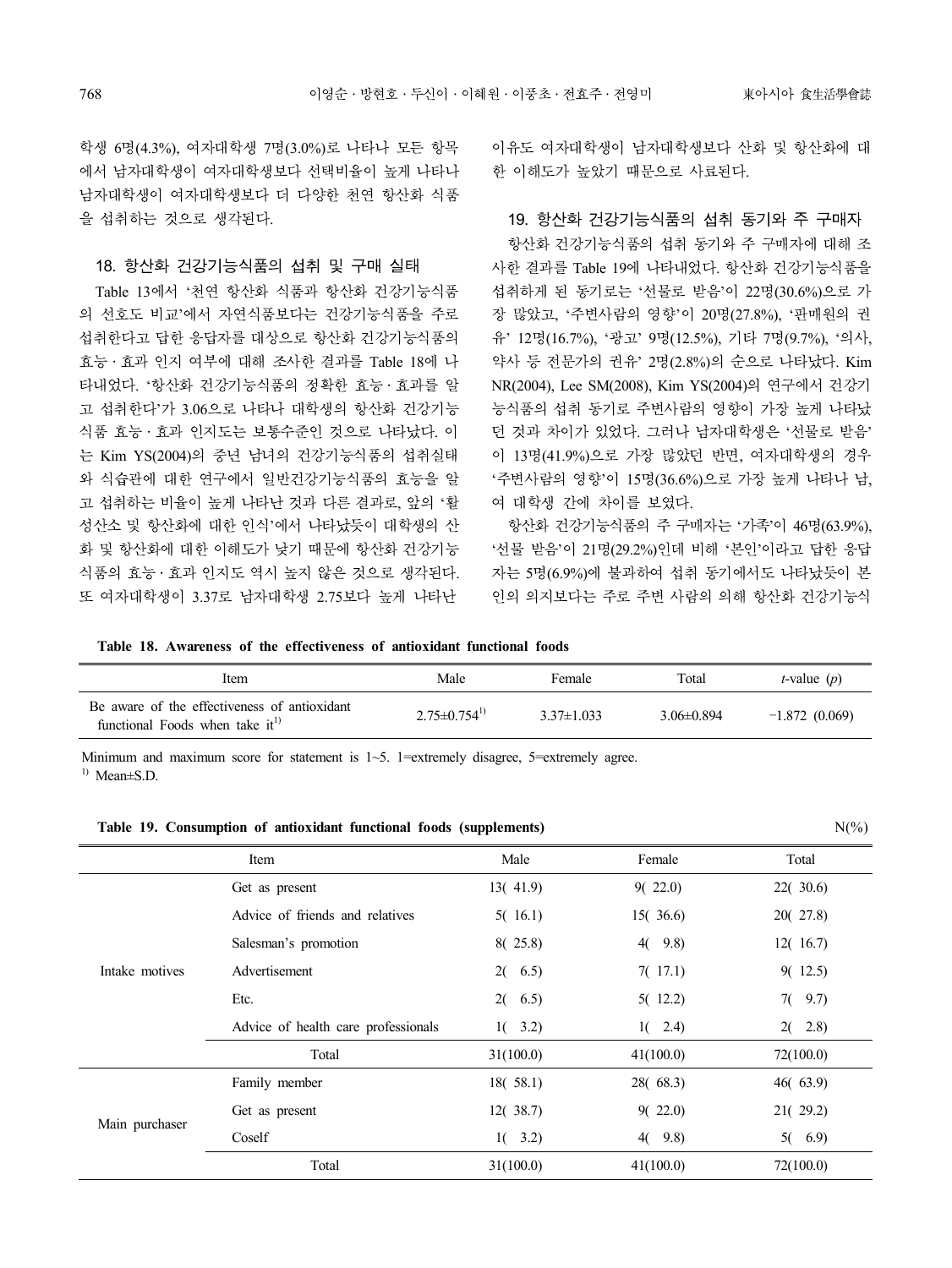품을 섭취하게 되는 것을 알 수 있었다. Kim SH(2010)의 우 리나라 일부 대학생의 건강기능식품 섭취 실태와 섭취 요인 \_\_\_ 더 좋다고 인식하는 것으로 나타났다. 에 대한 연구에서도 대학생의 건강기능식품 섭취에 영향을 미치는 유의 변수로 어머니 및 형제 · 자매 의 건강기능식품 로회복'(58.9%), '피부 미용'(52.8%), '면역력 증진'(46.9%), 섭취, 어머니의 학력을 꼽아 대학생의 건강기능식품 섭취는 가족 등 주변사람의 영향을 많이 받는다는 본 연구 결과와 유사한 경향으로 나타났다.

## 요약 및 결론

본 연구는 서울에 거주하는 대학생 375명(남: 140명, 여: 235명)을 대상으로 항산화에 대한 인식과 섭취실태를 알아 보기 위해 조사되었다.

1. 조사 대상 학년은 1학년부터 5학년 이상까지 고른 분포로, 용돈은 31~40만원, 거주형태는 자취(47.2%)가 가장 많았다.

2. 건강의 중요성에 대해 남자대학생이 여자대학생보다 건강관심도가 높았고(*p<*0.05), 여자대학생은 흡연과 과음을 자제하는 경향(*p<*0.01)과 건강에 좋은 식품을 섭취하려는 노 력(*p<*0.01), 체중 조절 여부(*p<*0.05)가 남자대학생보다 높게 나타났다.

3. 활성산소 및 산화에 대한 인식에서 '우리 몸이 산화된 다는 것'의 의미를 제대로 이해하고 있는 응답자는 53.3%로,<br>'체내에서 활성산소가 산화를 일으킨다는 것을 안다'는 3.22 로, 활성산소가 생기는 요인은 '스트레스'(33.6%)와 '심한 운 동'(27.2%)이라고 인식하는 것으로 나타났다. '항산화 작용 에 의해 노화 작용이 억제된다'는 3.93로, '항산화 물질의 섭 취로 산화스트레스를 줄일 수 있다'의 3.39로 '항산화 물질 을 섭취하면 잘못된 생활습관으로 인한 질병을 예방할 수 있 다'는 3.16으로, '질병 예방에 있어 생활습관 수정보다 항산 화 물질을 많이 섭취하는 방법을 선호한다'는 2.80으로, 항산 화에 대한 이해도는 2.75, 이해하려는 노력은 2.86, 항산화에 대한 정보 취득 욕구는 3.49로 나타나 여자대학생(3.60)이 남 자대학생(3.30)보다 항산화에 대한 이해가 높은 것으로 나타 났다. 항산화에 대해 처음으로 인식한 시점은 '대학교'(53.6%) 로, 남자대학생이 여자대학생보다 일찍 항산화에 대해 인식 하는 것으로 나타났다.

항산화 식품으로 가장 먼저 연상되는 것은 '비타민'(37.1%), '컬러푸드'(17.9%), '파이토케미컬'(17.1%), '발효식품'(16.8%) 등의 순으로, 항산화 제품별 인식은 '비타민C'(76.3%), '포 도․포도주'(70.4%), '녹차 추출물 제품'(53.6%) 순으로, 항 산화물질의 섭취가 필요한 시기는 '활성산소가 많이 생기는 행동을 했을 때'가 48.5%로 나타났다.

4. 천연 항산화 식품과 항산화 건강기능식품 비교 시, '항 산화 효과'와 '흡수율'은 자연식품과 건강기능식품이 비슷하 고, '경제성'은 자연식품이, '섭취 용이성은' 건강기능식품이

5. 항산화 식품의 섭취목적은 '노화 예방 및 억제'(78.1%), '피 '스트레스 감소'(46.9%) 등의 순으로, 주로 섭취하는 천연 항 산화 식품으로는 '과일'(60.8%)과 '채소'(60.0%) 순이었고, 항 산화 건강기능식품 섭취 시 효능․효과에 대한 인지도는 37.8%, 주 구매자는 '가족' 63.9%, '선물 받음' 29.2%, '본인' 은 6.9%로 나타났다.

이상의 결과에서 서울지역 대학생의 항산화에 대한 인식 과 항산화 식품의 섭취실태를 수행한 결과, 남, 여 대학생들 이 건강관리에 대한 인식과 노력도에 비해 항산화에 대한 인 식도와 섭취실태가 낮은 것을 알 수 있었고, 항산화 물질은 활성산소가 생기는 활동을 하였을 때 섭취가 필요하다고 나 타났다. 천연 항산화 식품과 항산화 건강기능식품 중 천연 항산화 식품을 더 선호하지만 섭취를 하기엔 항산화 건강기 능식품을 더 좋게 인식하고 있는 것으로 나타났다.

## 문 헌

- 박동기 (1995) 식품 중의 항산화성분과 그 역할. 한국식품연 구원. 식품기술 8: 116-117.
- 보건복지부. 건강기능식품에 관한 법률[시행 2011.1.1] [법률 제10219호] p 1.
- 서영준 (2008) 항산화 건강 기능성 소재의 암, 치매, 동맥경 화 예방활성 및 조절기작 규명. 서울대학교. 과학기술부 연구보고서. pp 50-51.
- 송인상 (2004) 건강기능식품의 기능성 시험 가이드(1). 식품 의약품안전청. pp 352-353.
- 최정숙, 지선미, 권성옥, 정인경, 백희영 (2003) 생활습관에 따른 항산화 영양소 섭취실태 및 항산화효능비교. 2003년 도 대한지역사회영양학회 추계학술대회집. p 1077.
- Choi JH, Jang NS (2002) Effects of green tea powder or antioxidant vitamin supplementation on lipid peroxidation and antioxidant enzyme activities in 9 month- and 12 monthold bat brain regions. *Korean J Nutr* 35: 431-438.
- Choi YH, Kim SE, Huh J, Han YH, Lee MJ (2012) Antibacterial and antioxidative activity of roasted coffee and red ginseng mixture extracts. *J Korean Soc Food Sci Nutr* 41: 320-326.
- Han EY (2008) A study on the actual intake status and per ception of functional foods. *MS Thesis* Konkuk University, Seoul. pp 34, 58-59.
- Hwang JW (2010) Antioxidative activity and retinal cell pro-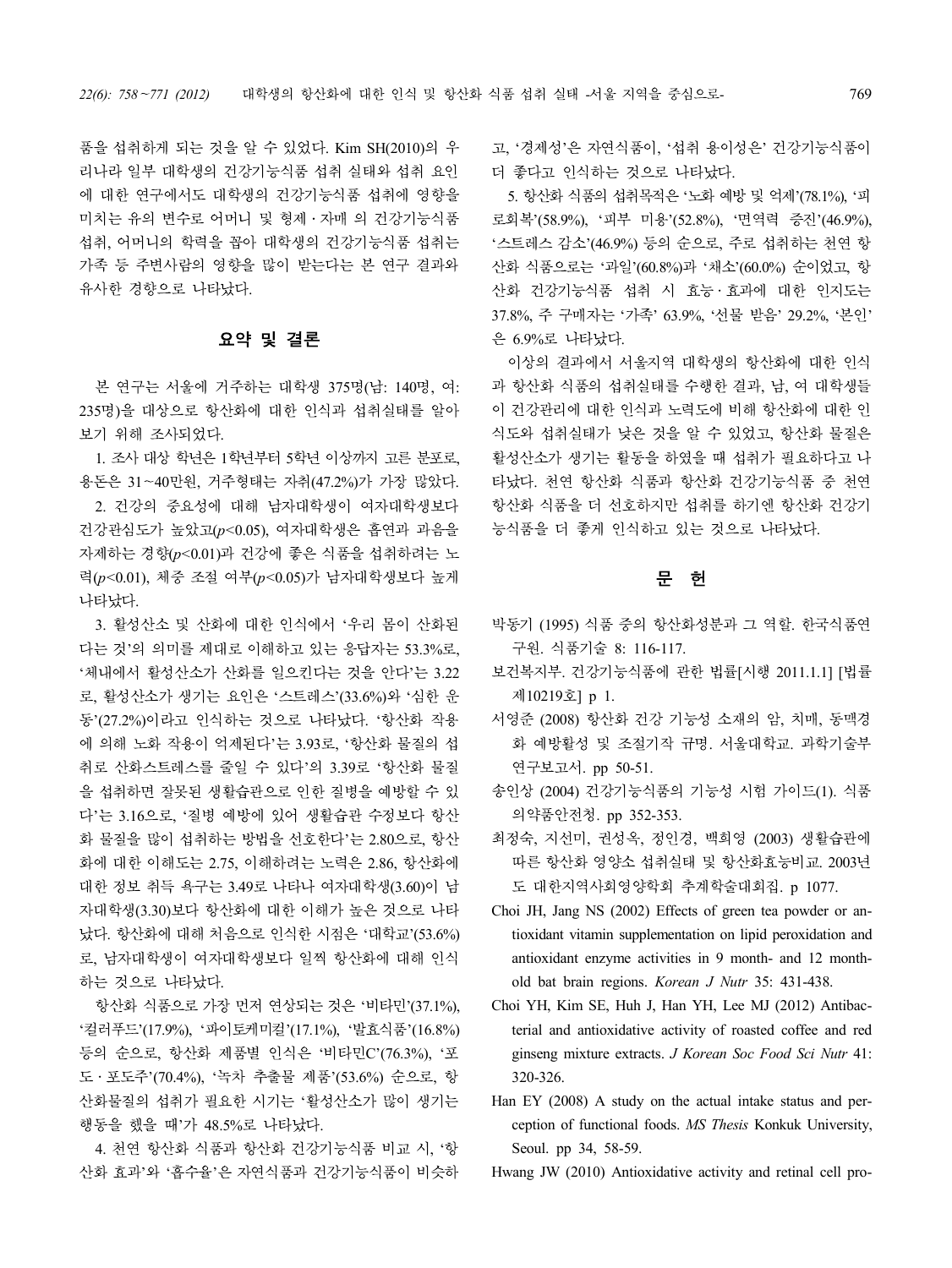tective effect of anthocyanins on  $H_2O_2$ -induced G2/M phase arrest. *MS Thesis* Konkuk University, Seoul. pp 54-55.

- Jin SE (2011) Anti-inflammatory and antioxidant activities of constituents isolated from *Pueraria lobata* roots. *MS The sis* Pukyong National University, Busan. pp 77-78.
- Jung BM, Shin MO, Kim HR (2012) The effects of antimicro bial, antioxidant, and anticancer properties of *Opuntia hu mifusa* stems. *J Korean Soc Food Sci Nutr* 41: 20-25.
- Jung JY (2008) A study on college students' awareness and dietary behavior on well-being in Iksan area. *MS Thesis* Won kwang University, Iksan. p 41, 46.
- Kang EJ(2006) Study on nutrient/function information regar ding health/functional foods. *MS Thesis* Duksung Women's University, Seoul. p 48.
- Kim BS (2000) The comparison Investigation study of male and female university students about health recognition. *MS Thesis* Chung-Ang University, Seoul. pp 17-18.
- Kim GH, Choi MH (1999) Antioxidant activity of flavonoids in plant origin food. *Korean J Postharvest* 6: 121-122.
- Kim JH (2007) A study on factors relation to health promotion behavior in college students. *MS Thesis* Inje Univer sity, Gimhae. p 1, 16.
- Kim MJ (2008) Related Factors Estimation of consumer's well-being attitude and well-being purchasing behavior. *MS Thesis* Sungshin Women's University, Seoul. p 63.
- Kim MJ, Kim JH (2008) Dietary antioxidant vitamins intakes and plasma antioxidant levels in Korean elderly with dia betes living in Ulsan. *Korean J Community Nutrition* 13: 276-287.
- Kim MJ, Yang HG, Park SN (2011) Antioxidative activities and antiaging effects of *Geum aleppicum* Jacq. Extracts. *J Soc Cosmet Scientists Korea* 37: 191-198.
- Kim MR (2008) Effects of consumption vitamin C and E su pplementation on blood free radical and total antioxidants. *MS Thesis* Kangneung National University, Kangneung. pp 28-31.
- Kim MW (2011) Antioxidative characteristics & foods. *Jour nal of Duksung Woman's University Plant Resources Re search Institute* 10: 16.
- Kim NR (2004) Survey on the consumption of health supple ment foods for female office worker. *MS Thesis* Sookmyung Women's University, Seoul. pp 30-31, 44.
- Kim SH (2010) A Study on the use of health functional foods and its related influencing factors of university students in

Korea. *Korean J Food Culture* 25: 150-159.

- Kim YS (2004) A study on dietary patterns and consumption of health foods in middle-aged adults living in Kangwon province. *MS Thesis* Korea University, Seoul. pp 27-28, 46, 53.
- Ko YS, Ahn HS (2007) Seasonal difference of nutrient intake, serum lipid and antioxidative index in female college stu dents. *Korean J Community Nutrition* 12: 142-149.
- Lee GD (2011) Antioxidative activity of a medicinal herb mixture prepared through the traditional antidiabetic pres cription. *Korean J Food Preserv* 18: 916-922.
- Lee IS, Moon HY (2012) Antimicrobial activity on respiration diseases inducing bacteria and antioxidant activity of water extracts from wild edible vegetables. *Korean Society for Biotechnology and Bioengineering Journal* 27: 114-120.
- Lee MH, Kim MS, Shin HK, Sohn HY (2011) Evaluation of antimicrobial, antioxidant, and antithrombin activity of do mestic fruit and vegetable juice. *Korean J Microbiol Biotechnol* 39: 146-152.
- Lee SJ (2009) Survey on the knowledge and consumption pattern of functional foods in Korean healthy adults. *MS Thesis* Inje University, Gimhae. pp 10-11.
- Lee SM (2008) Study on the consumer's recognition of antioxidant health functional foods. *MS Thesis* Chungang Uni versity, Seoul. pp 1, 3, 8, 21, 24, 30, 35-36.
- Moon SH (2010) A comparison study of wines at home and abroad through measurement of antioxidant components and preference survey. *MS Thesis* Konkuk University, Seoul. pp 28-29.
- Park HJ (2009) The effect of coenzyme Q10 supplement on antioxidant, energy metabolism substrates, fatigue materials and cardio respiratory function. *MS Thesis* Chonnam National University, Gwangju. pp 80-81.
- Park JR (2000) A study on knowledge, attitude and behavior about general health among university students in Seoul. *MS Thesis* Ewha Women's University, Seoul. p 55.
- Park YS, Yoon SY (2002) Dietary anti-oxidant vitamin levels and the related dietary habits of the young men. Soonchun hyang *Journal of Natural Sciences* 8: 49-50.
- Ryu JS, Yim JH (2012) Effects of *in vitro* antioxidant and *in vivo* anti-aging improvement of finished cosmetic products containing Ramalin. *Kor J Aesthet Cosmetol* 10: 345-352.
- Seo WS (2003) study on the recognition, knowledge and behavior of life-style related diseases in college students.